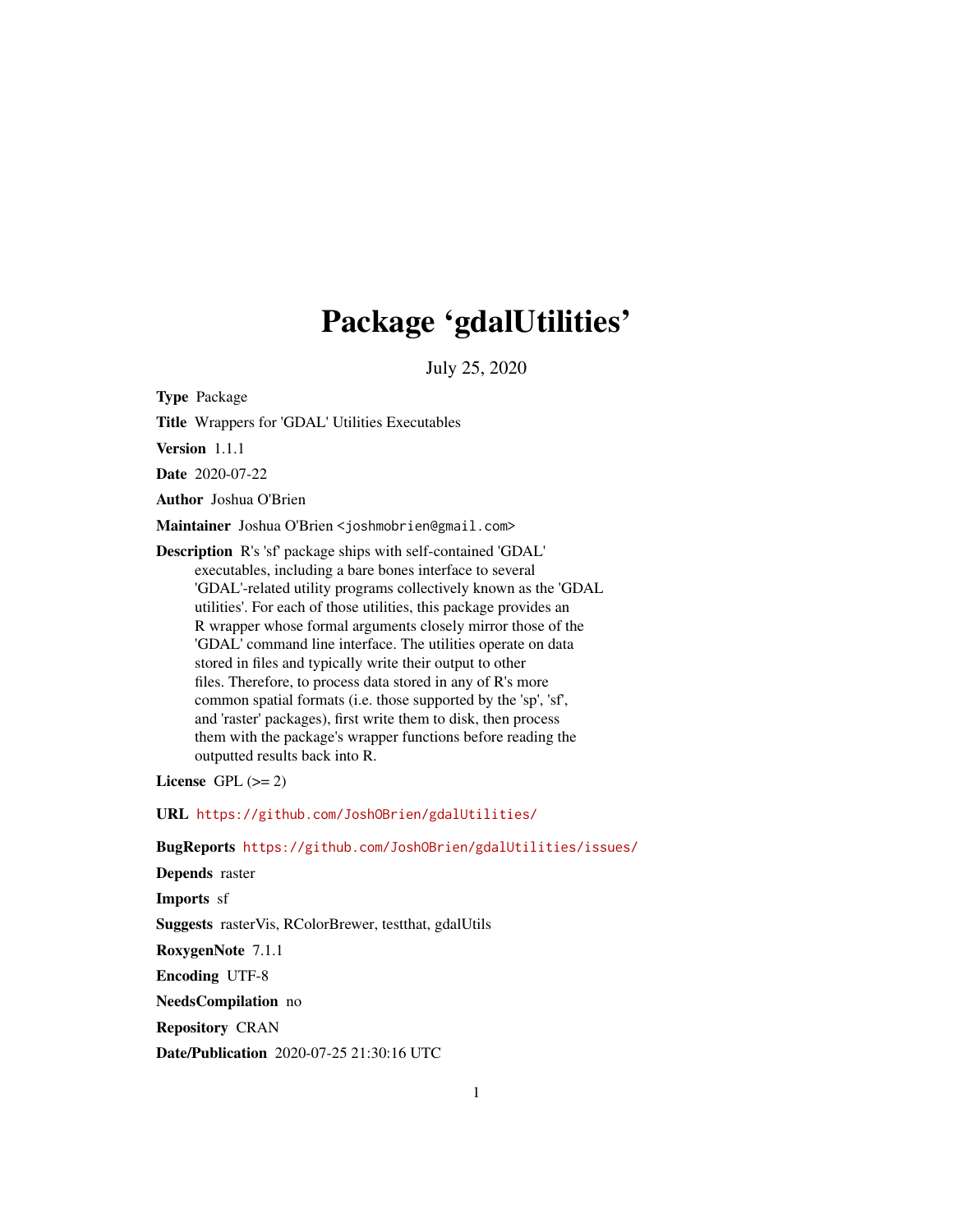# <span id="page-1-0"></span>R topics documented:

| Index |  |
|-------|--|
|       |  |
|       |  |
|       |  |
|       |  |
|       |  |
|       |  |
|       |  |
|       |  |
|       |  |
|       |  |
|       |  |

gdalUtilities-package *Wrappers for 'GDAL' Utilities Executables*

# Description

R's 'sf' package ships with self-contained 'GDAL' executables, including a bare bones interface to several 'GDAL'-related utility programs collectively known as the 'GDAL utilities'. For each of those utilities, this package provides an R wrapper whose formal arguments closely mirror those of the 'GDAL' command line interface. The utilities operate on data stored in files and typically write their output to other files. Therefore, to process data stored in any of R's more common spatial formats (i.e. those supported by the 'sp', 'sf', and 'raster' packages), first write them to disk, then process them with the package's wrapper functions before reading the outputted results back into R.

## Details

The DESCRIPTION file:

| Package:              |                                                                                                                            |
|-----------------------|----------------------------------------------------------------------------------------------------------------------------|
|                       | gdalUtilities                                                                                                              |
| Type:                 | Package                                                                                                                    |
| Title:                | Wrappers for 'GDAL' Utilities Executables                                                                                  |
| Version:              | 1.1.1                                                                                                                      |
| Date:                 | 2020-07-2                                                                                                                  |
| Author:               | Joshua O'Brien                                                                                                             |
|                       | Maintainer: Joshua O'Brien <joshmobrien@gmail.com></joshmobrien@gmail.com>                                                 |
|                       | Description: R's 'sf' package ships with self-contained 'GDAL' executables, including a bare bones interface to several 'C |
| License: GPL $(>= 2)$ |                                                                                                                            |
| URL:                  | https://github.com/JoshOBrien/gdalUtilities/                                                                               |
|                       | BugReports: https://github.com/JoshOBrien/gdalUtilities/issues/                                                            |
| Depends: raster       |                                                                                                                            |
| Imports:              |                                                                                                                            |
|                       | Suggests: rasterVis, RColorBrewer, testthat, gdalUtils                                                                     |
|                       |                                                                                                                            |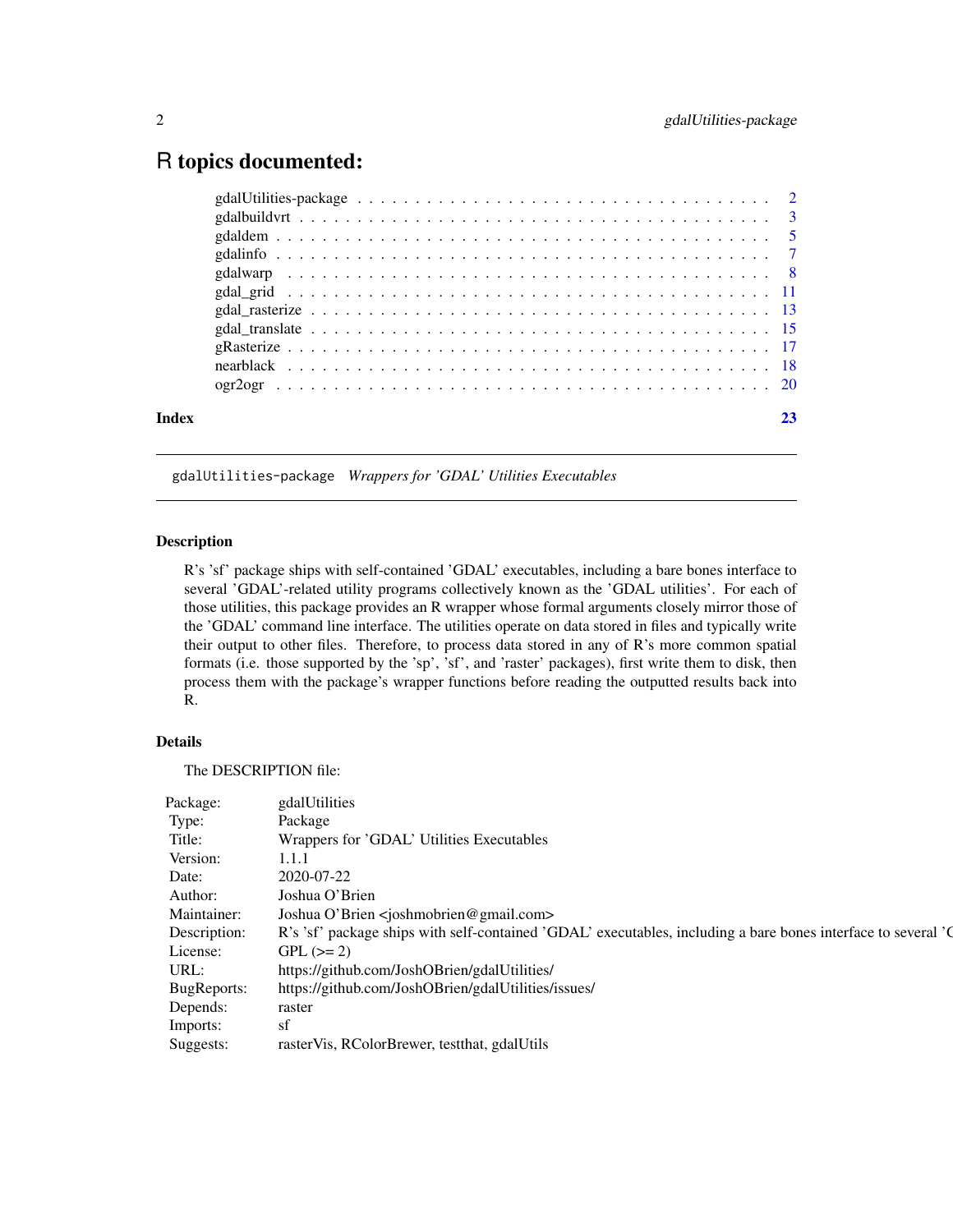<span id="page-2-0"></span>gdalbuildvrt 3

RoxygenNote: 7.1.1 Encoding: UTF-8

Index of help topics:

| gRasterize            | Fast rasterize for Spatial objects         |
|-----------------------|--------------------------------------------|
| gdalUtilities-package | Wrappers for 'GDAL' Utilities Executables  |
| gdal_grid             | Interface to GDAL's gdal_grid utility      |
| gdal_rasterize        | Interface to GDAL's gdal_rasterize utility |
| gdal_translate        | Interface to GDAL's gdal_translate utility |
| gdalbuildvrt          | Interface to GDAL's gdalbuildvrt utility   |
| gdaldem               | Interface to GDAL's gdaldem utility        |
| gdalinfo              | Interface to GDAL's gdalinfo utility       |
| gdalwarp              | Interface to GDAL's gdalwarp utility       |
| nearblack             | Interface to GDAL's nearblack utility      |
| ogr2ogr               | Interface to GDAL's ogr2ogr utility        |

This section should provide a more detailed overview of how to use the package, including the most important functions.

#### Author(s)

Joshua O'Brien

Maintainer: Joshua O'Brien <joshmobrien@gmail.com>

#### References

This optional section can contain literature or other references for background information.

# See Also

Optional links to other man pages

# Examples

## Optional simple examples of the most important functions ## Use \dontrun{} around code to be shown but not executed

gdalbuildvrt *Interface to GDAL's gdalbuildvrt utility*

### Description

This function provides an interface mirroring that of the GDAL command-line app gdalbuildvrt. For a description of the utility and the arguments that it takes, see the documentation at [https:](https://gdal.org/programs/gdalbuildvrt.html) [//gdal.org/programs/gdalbuildvrt.html](https://gdal.org/programs/gdalbuildvrt.html).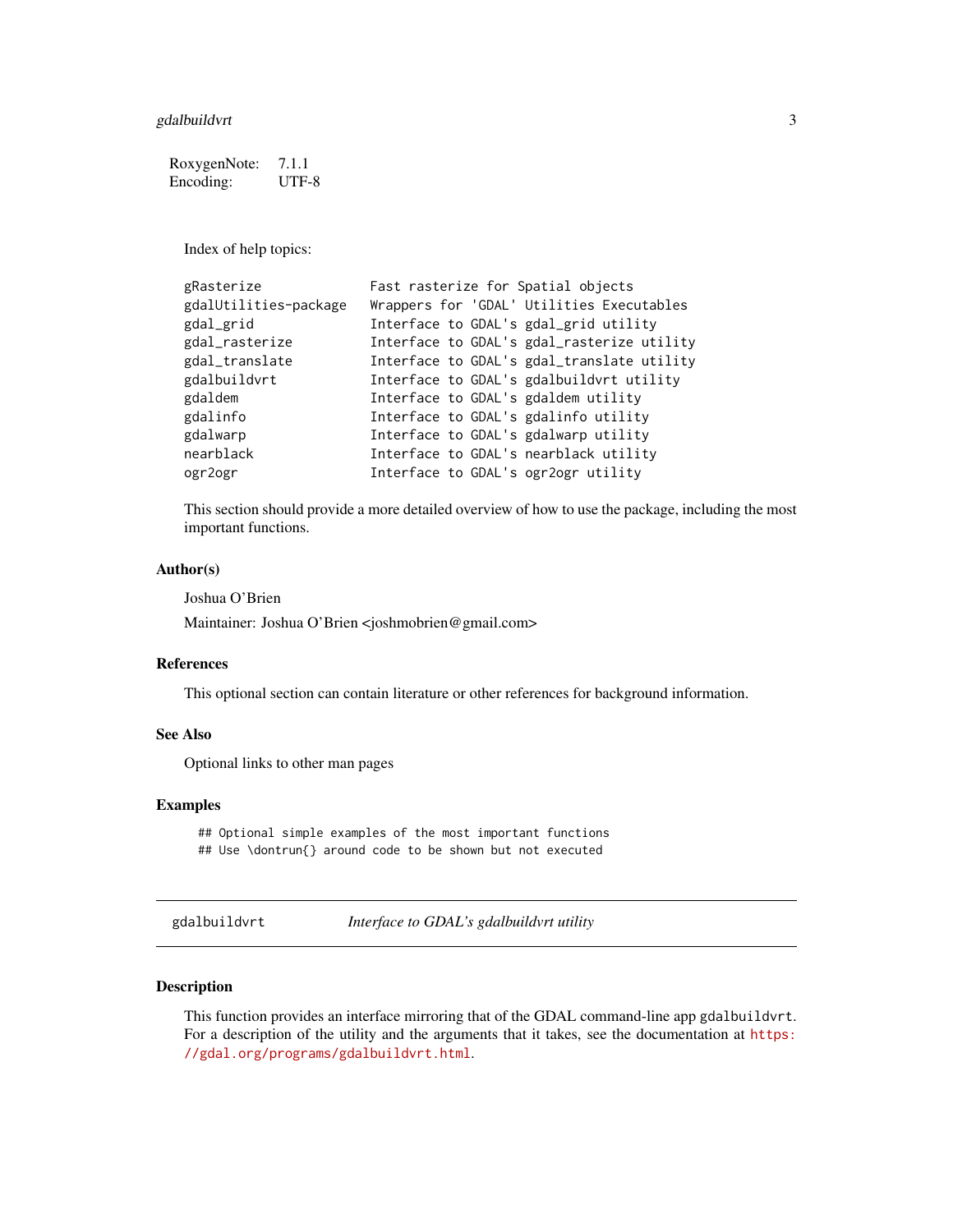4 gdalbuildvrt

# Usage

```
gdalbuildvrt(
  gdalfile,
  output.vrt,
  ...,
  tileindex,
  resolution,
  te,
  tr,
  tap,
  separate,
  b,
  sd,
  allow_projection_difference,
  q,
  addalpha,
  hidenodata,
  srcnodata,
  vrtnodata,
  a_srs,
  r,
  input_file_list,
  overwrite,
  dryrun = FALSE
\mathcal{L}
```
# Arguments

| gdalfile   | Character vector supplying file paths to one or more input datasets.                                                                                                             |
|------------|----------------------------------------------------------------------------------------------------------------------------------------------------------------------------------|
| output.vrt | Character. Path to output VRT file. Typically, output file will have suffix<br>$"$ . $vrt"$ .                                                                                    |
|            | Here, a placeholder argument that forces users to supply exact names of all<br>subsequent formal arguments.                                                                      |
|            | tileindex, resolution, te, tr, tap, separate, b, sd<br>See the GDAL project's gdalbuild vert documentation for details.                                                          |
|            | allow_projection_difference, q, addalpha, hidenodata<br>See the GDAL project's gdalbuildvrt documentation for details.                                                           |
|            | srcnodata, vrtnodata, a_srs, r, input_file_list, overwrite<br>See the GDAL project's gdalbuild vert documentation for details.                                                   |
| dryrun     | Logical (default FALSE). If TRUE, instead of executing the requested call to GDAL,<br>the function will print the command-line call that would produce the equivalent<br>output. |

#### Value

None. Called instead for its side effect.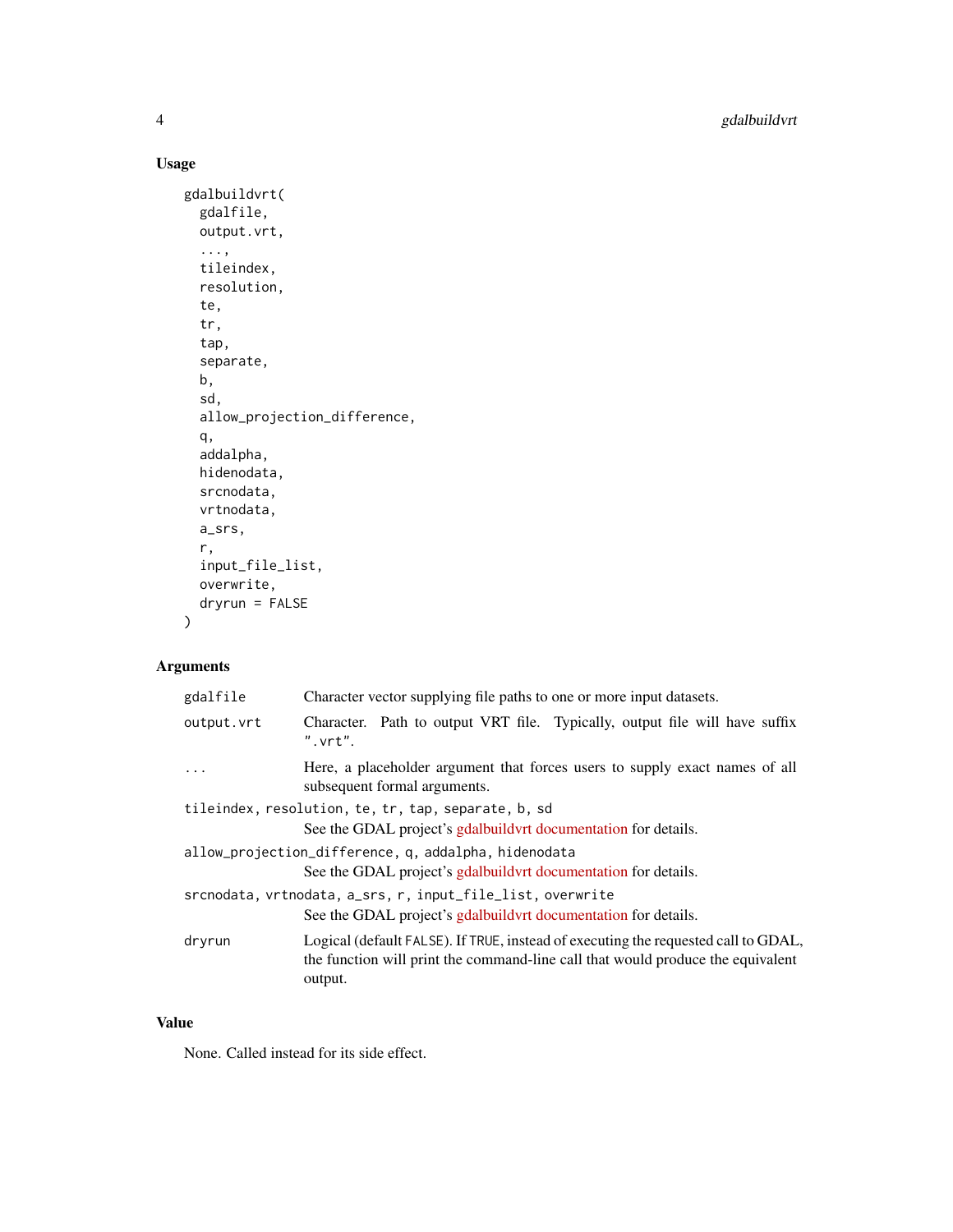#### <span id="page-4-0"></span>gdaldem 5

# Author(s)

Joshua O'Brien

#### Examples

```
## Prepare file paths
td \leftarrow tempdir()out_vrt <- file.path(td, "out.vrt")
layer1 <-
    system.file("external/tahoe_lidar_bareearth.tif",
                package = "gdalUtils")
layer2 <-
    system.file("external/tahoe_lidar_highesthit.tif",
                package = "gdalUtils")
## Build VRT and check that it works
gdalbuildvrt(gdalfile = c(layer1, layer2), output.vrt = out_vrt)
gdalinfo(out_vrt)
```
gdaldem *Interface to GDAL's gdaldem utility*

# Description

This function provides an interface mirroring that of the GDAL command-line app gdaldem. For a description of the utility and the arguments that it takes, see the documentation at [https://gdal.](https://gdal.org/programs/gdaldem.html) [org/programs/gdaldem.html](https://gdal.org/programs/gdaldem.html).

```
gdaldem(
  mode,
  input_dem,
  output_map,
  ...,
  of,
  compute_edges,
  alg,
  b,
  co,
  q,
  z,
  s,
  az,
  alt,
  combined,
  multidirectional,
  p,
```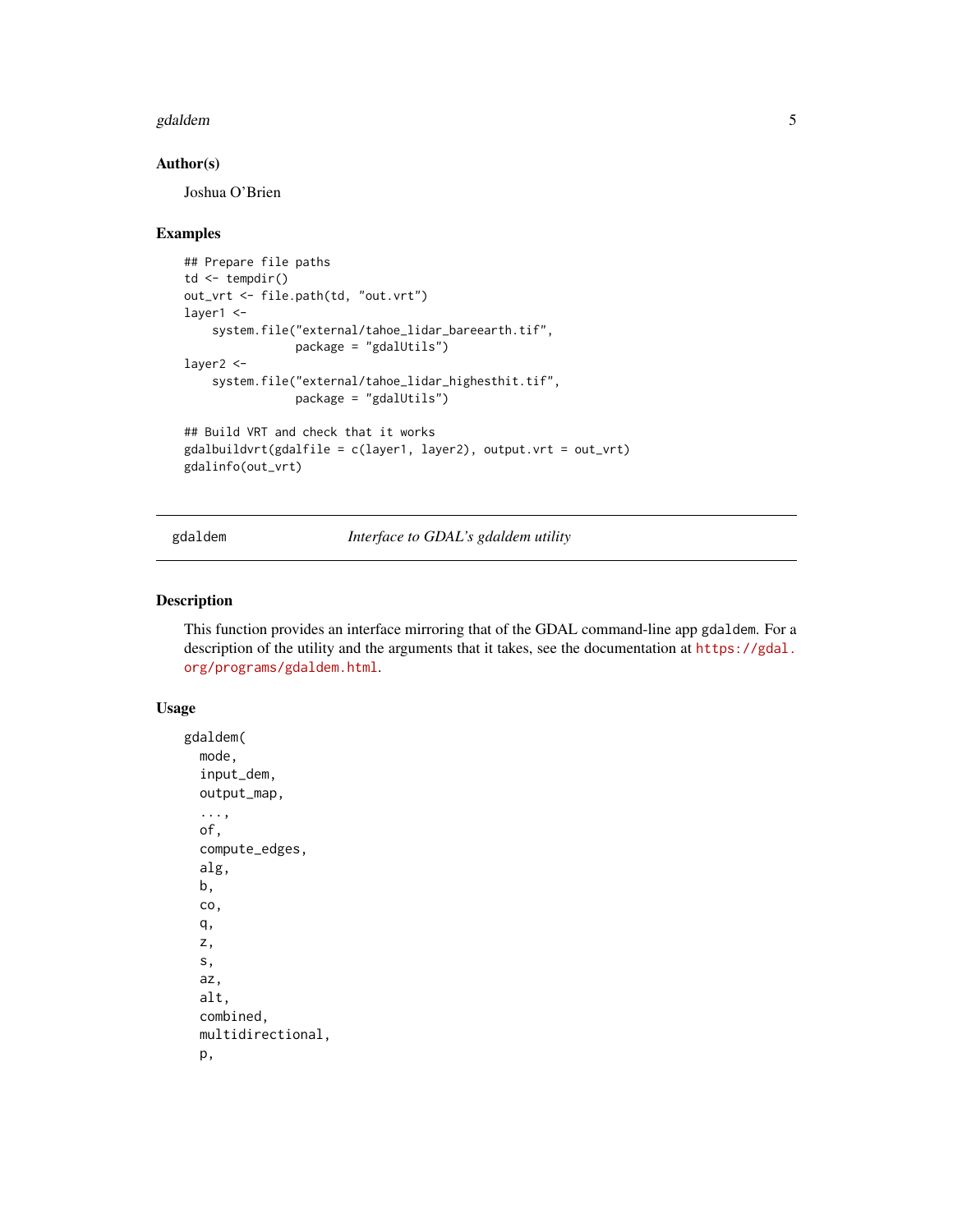```
trigonometric,
 zero_for_flat,
 color(e0),alpha,
 exact_color_entry,
 nearest_color_entry,
 dryrun = FALSE
\mathcal{L}
```
# Arguments

| mode       | Character, one of "hillshade", "slope", "color-relief", "TRI", "TPI",<br>"roughness", indicating which of the available processing modes is to be used.                          |
|------------|----------------------------------------------------------------------------------------------------------------------------------------------------------------------------------|
| input_dem  | Path to a GDAL-supported readable DEM datasource.                                                                                                                                |
| output_map | Character. Path to a GDAL-supported output file.                                                                                                                                 |
| $\ddotsc$  | Here, a placeholder argument that forces users to supply exact names of all<br>subsequent formal arguments.                                                                      |
|            | of, compute_edges, alg, b, co, q, z, s, az, alt, combined                                                                                                                        |
|            | See the GDAL project's gdaldem documentation for details.                                                                                                                        |
|            | multidirectional, p, trigonometric, zero_for_flat                                                                                                                                |
|            | See the GDAL project's gdaldem documentation for details.                                                                                                                        |
|            | color_text_file, alpha, exact_color_entry, nearest_color_entry                                                                                                                   |
|            | See the GDAL project's gdaldem documentation for details.                                                                                                                        |
| dryrun     | Logical (default FALSE). If TRUE, instead of executing the requested call to GDAL,<br>the function will print the command-line call that would produce the equivalent<br>output. |
|            |                                                                                                                                                                                  |

# Value

None. Called instead for its side effect.

#### Author(s)

Joshua O'Brien

```
## Prepare file paths
td \leftarrow tempdir()in_dem <- system.file("extdata/maunga.tif", package = "gdalUtilities")
out_slope <- file.path(td, "slope.tif")
out_shade <- file.path(td, "shade.tif")
out_aspect <- file.path(td, "aspect.tif")
## Apply DEM processing
gdaldem("slope", in_dem, out_slope)
gdaldem("shade", in_dem, out_shade)
```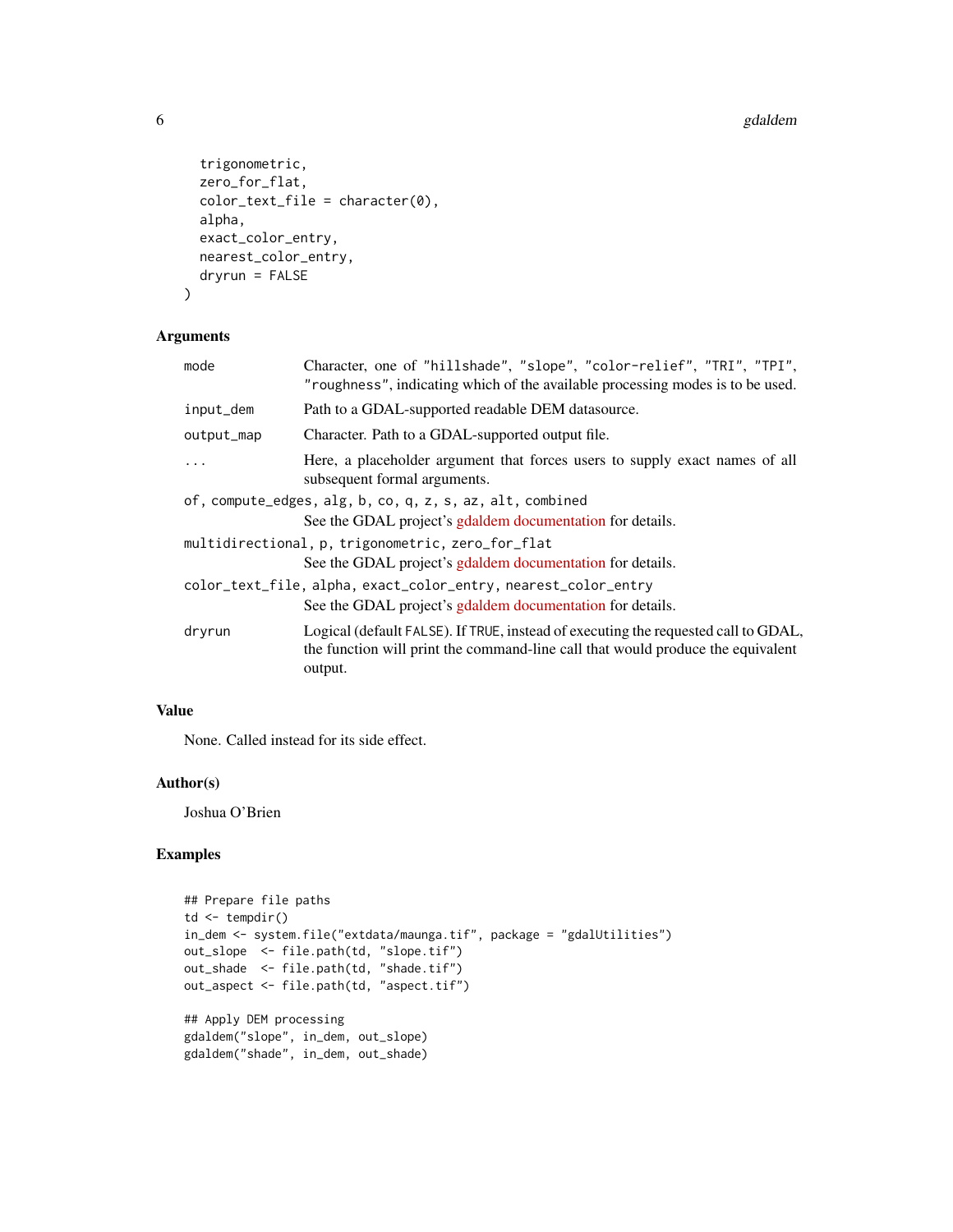#### <span id="page-6-0"></span>gdalinfo **7**

```
gdaldem("aspect", in_dem, out_aspect)
## View results
if(require(rasterVis)) {
   lp <- function(f) {
       levelplot(raster(f), main = substitute(f),
                 margin = FALSE, colorkey = FALSE)
   }
   plot(ln(dem), split = c(1,1,2,2))plot(lp(out_slope), split = c(2,1,2,2), newpage = FALSE)plot(lp(out\_shade), split = c(1,2,2,2), newpage = FALSE)plot(lp(out_aspect), split = c(2,2,2,2), newpage = FALSE)}
```
gdalinfo *Interface to GDAL's gdalinfo utility*

#### Description

This function provides an interface mirroring that of the GDAL command-line app gdalinfo. For a description of the utility and the arguments that it takes, see the documentation at [https://gdal.](https://gdal.org/programs/gdalinfo.html) [org/programs/gdalinfo.html](https://gdal.org/programs/gdalinfo.html).

#### Usage

gdalinfo( datasetname, ..., json, mm, stats, approx\_stats, hist, nogcp, nomd, norat, noct, checksum, listmdd, mdd, nofl, sd, proj4, oo, config, dryrun = FALSE )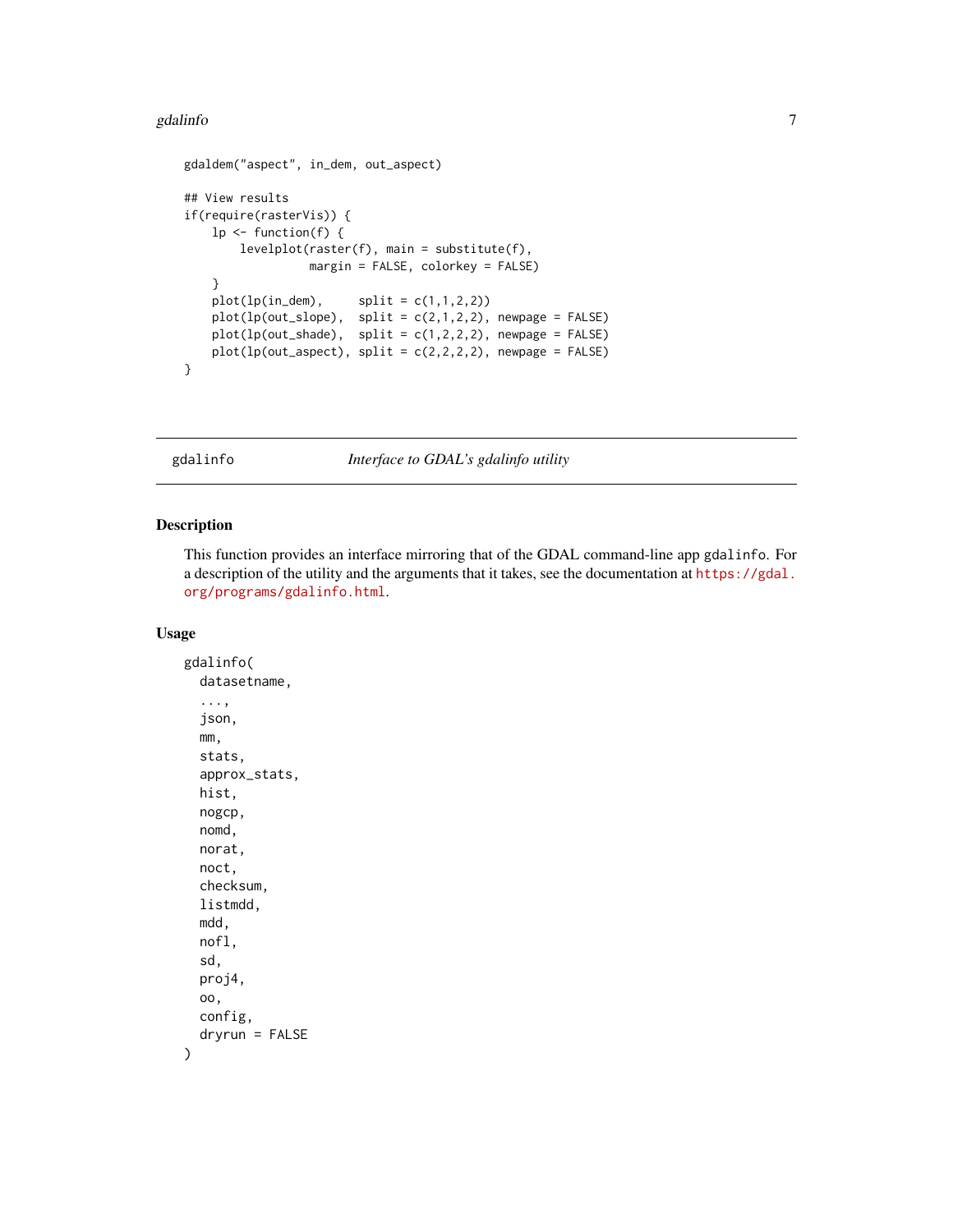# <span id="page-7-0"></span>Arguments

| datasetname | Path to a GDAL-supported readable datasource.                                                                                                                                    |
|-------------|----------------------------------------------------------------------------------------------------------------------------------------------------------------------------------|
| $\cdots$    | Here, a placeholder argument that forces users to supply exact names of all<br>subsequent formal arguments.                                                                      |
|             | json, mm, stats, approx_stats, hist, nogcp, nomd, norat, noct<br>See the GDAL project's gdalinfo documentation for details.                                                      |
|             | checksum, listmdd, mdd, nofl, sd, proj4, oo, config<br>See the GDAL project's gdalinfo documentation for details.                                                                |
| dryrun      | Logical (default FALSE). If TRUE, instead of executing the requested call to GDAL,<br>the function will print the command-line call that would produce the equivalent<br>output. |

## Value

Silently returns path to datasetname.

# Author(s)

Joshua O'Brien

# Examples

```
ff <- system.file("extdata/maunga.tif", package = "gdalUtilities")
gdalinfo(ff)
```
gdalwarp *Interface to GDAL's gdalwarp utility*

# Description

This function provides an interface mirroring that of the GDAL command-line app gdalwarp. For a description of the utility and the arguments that it takes, see the documentation at [https://gdal.](https://gdal.org/programs/gdalwarp.html) [org/programs/gdalwarp.html](https://gdal.org/programs/gdalwarp.html).

# Usage

gdalwarp( srcfile, dstfile, ..., s\_srs, t\_srs, to, order, tps, rpc,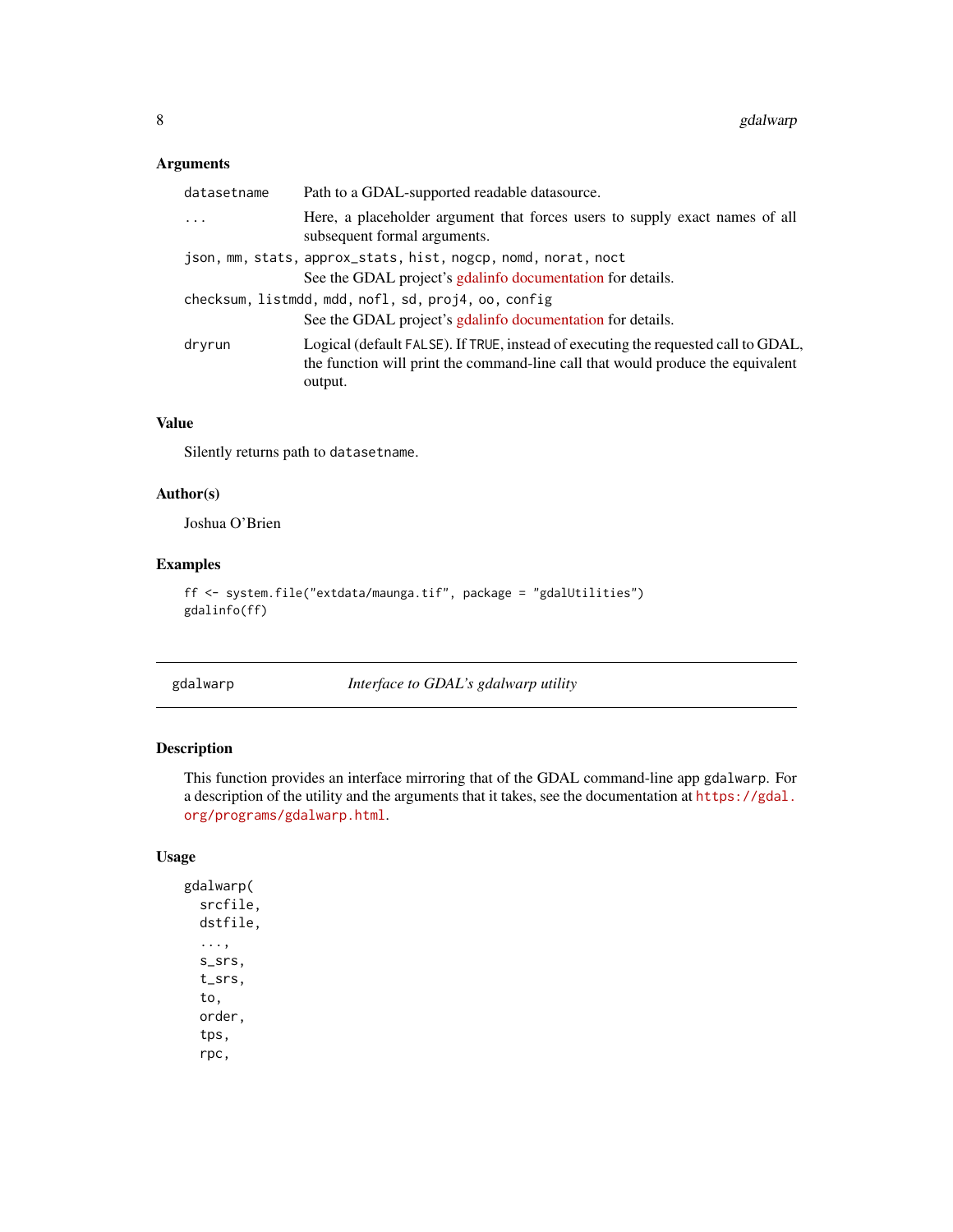geoloc, et, refine\_gcps, te, te\_srs, tr, tap, ts, ovr, wo, ot, wt, r, srcnodata, dstnodata, dstalpha, wm, multi, q, of, co, cutline, cl, cwhere, csql, cblend, crop\_to\_cutline, overwrite, nomd, cvmd, setci, oo, doo, config, dryrun = FALSE

# Arguments

 $\mathcal{L}$ 

| srcfile  | Character. Path to a GDAL-supported readable datasource.                                                                        |
|----------|---------------------------------------------------------------------------------------------------------------------------------|
| dstfile  | Character. Path to a GDAL-supported output file.                                                                                |
| $\cdots$ | Here, a placeholder argument that forces users to supply exact names of all<br>subsequent formal arguments.                     |
|          | s_srs, t_srs, to, order, tps, rpc, geoloc, et, refine_gcps<br>See the GDAL project's gdalwarp documentation for details.        |
|          | te, te_srs, tr, tap, ts, ovr, wo, ot, wt, r, srcnodata, dstnodata<br>See the GDAL project's gdalwarp documentation for details. |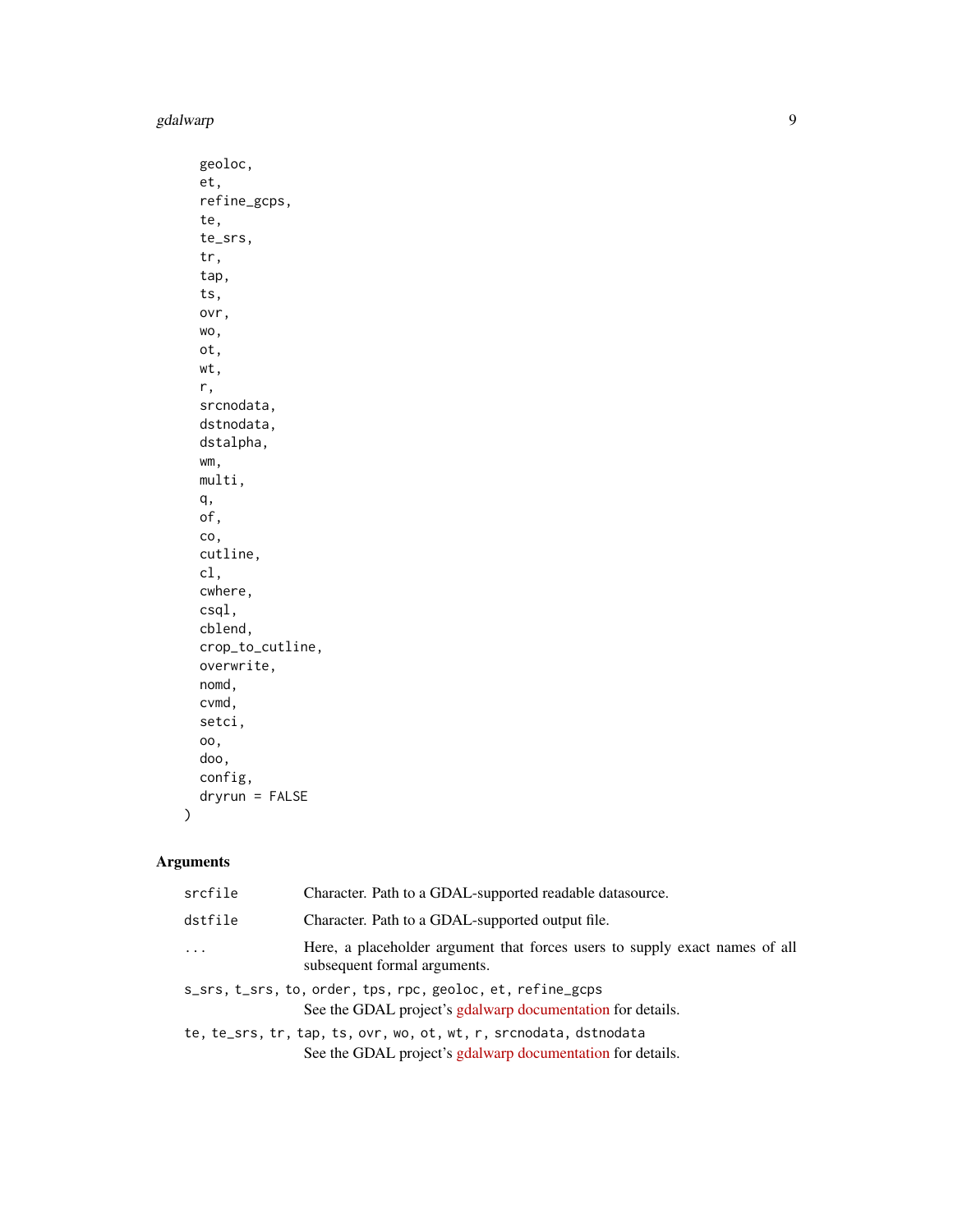|        | dstalpha, wm, multi, q, of, co, cutline, cl, cwhere, csql, cblend                                                                                                                |
|--------|----------------------------------------------------------------------------------------------------------------------------------------------------------------------------------|
|        | See the GDAL project's gdalwarp documentation for details.                                                                                                                       |
|        | crop_to_cutline, overwrite, nomd, cvmd, setci, oo, doo, config                                                                                                                   |
|        | See the GDAL project's gdalwarp documentation for details.                                                                                                                       |
| dryrun | Logical (default FALSE). If TRUE, instead of executing the requested call to GDAL,<br>the function will print the command-line call that would produce the equivalent<br>output. |

#### Value

None. Called instead for its side effect.

#### Author(s)

Joshua O'Brien

```
## Prepare file paths
td \leftarrow tempdir()in_tif <- file.path(td, "tahoe.tif")
gcp_tif <- file.path(td, "tahoe_gcp.tif")
out_tif <- file.path(td, "tahoe_warped.tif")
## Set up some ground control points, then warp
file.copy(system.file("extdata/tahoe.tif", package = "gdalUtilities"),
          in_tif)
## Four numbers: column, row, x-coord, y-coord
gcp <- matrix(c(100, 300, -119.93226, 39.28977, ## A
                0, 300, -119.93281, 39.28977, ## B
                100, 400, -119.93226, 39.28922, ## C
                0, 400, -119.93281, 39.28922, ## lower-left
                400, 0, -119.93067, 39.29136, ## upper-right
                400, 400, -119.93062, 39.28922, ## lower-right
                0, 0, -119.93281, 39.29141), ## upper-left
             ncol = 4, byrow = TRUE)
## Add ground control points. (For some reason, this drops CRS, so
## it needs to be explicitly given via `a_srs` argument.)
gdal_translate(in_tif, gcp_tif, gcp = gcp, a_srs = "EPSG:4326")
gdalwarp(gcp_tif, out_tif, r = "bilinear")
## Check that it worked
if(require(rasterVis)) {
   r1 <- raster(in_tif)
    p1 <- levelplot(r1, margin = FALSE, colorkey = FALSE)
   r2 <- raster(out_tif)
   p2 <- levelplot(r2, margin = FALSE, colorkey = FALSE)
   plot(p1, split = c(1, 1, 2, 1))plot(p2, split = c(2, 1, 2, 1), newpage = FALSE)}
```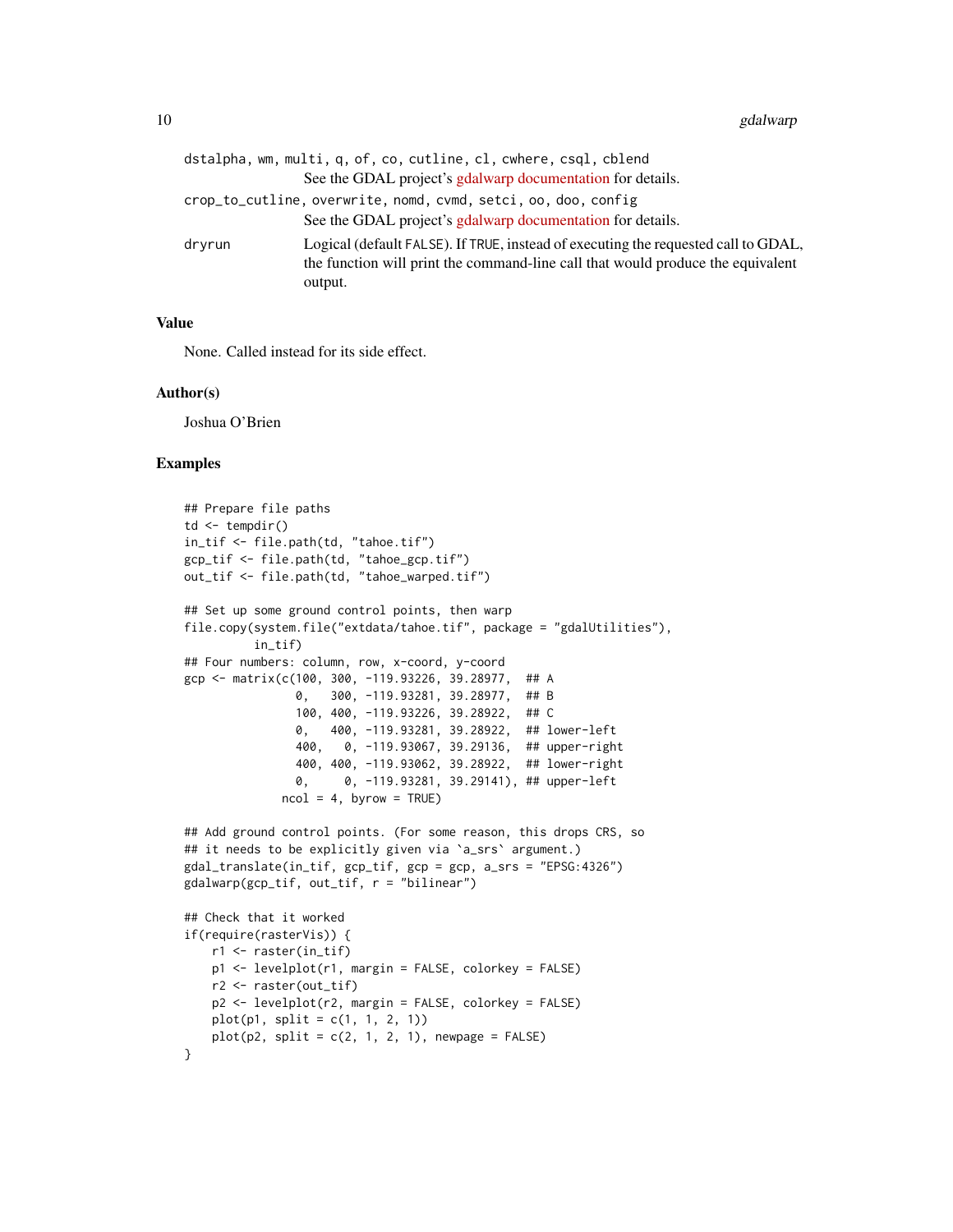<span id="page-10-0"></span>

# Description

This function provides an interface mirroring that of the GDAL command-line app gdal\_grid. For a description of the utility and the arguments that it takes, see the documentation at [https:](https://gdal.org/programs/gdal_grid.html) [//gdal.org/programs/gdal\\_grid.html](https://gdal.org/programs/gdal_grid.html).

## Usage

```
gdal_grid(
  src_datasource,
  dst_filename,
  ...,
  ot,
  of,
  txe,
  tye,
  outsize,
  a_srs,
  zfield,
  z_increase,
  z_multiply,
  a,
  spat,
  clipsrc,
  clipsrcsql,
  clipsrclayer,
  clipsrcwhere,
  l,
  where,
  sql,
  co,
  q,
  config,
  dryrun = FALSE
)
```
# Arguments

|                         | src_datasource Character. Path to a GDAL-supported readable datasource.                                     |
|-------------------------|-------------------------------------------------------------------------------------------------------------|
|                         | dst_filename Character. Path to a GDAL-supported output file.                                               |
| $\cdot$ $\cdot$ $\cdot$ | Here, a placeholder argument that forces users to supply exact names of all<br>subsequent formal arguments. |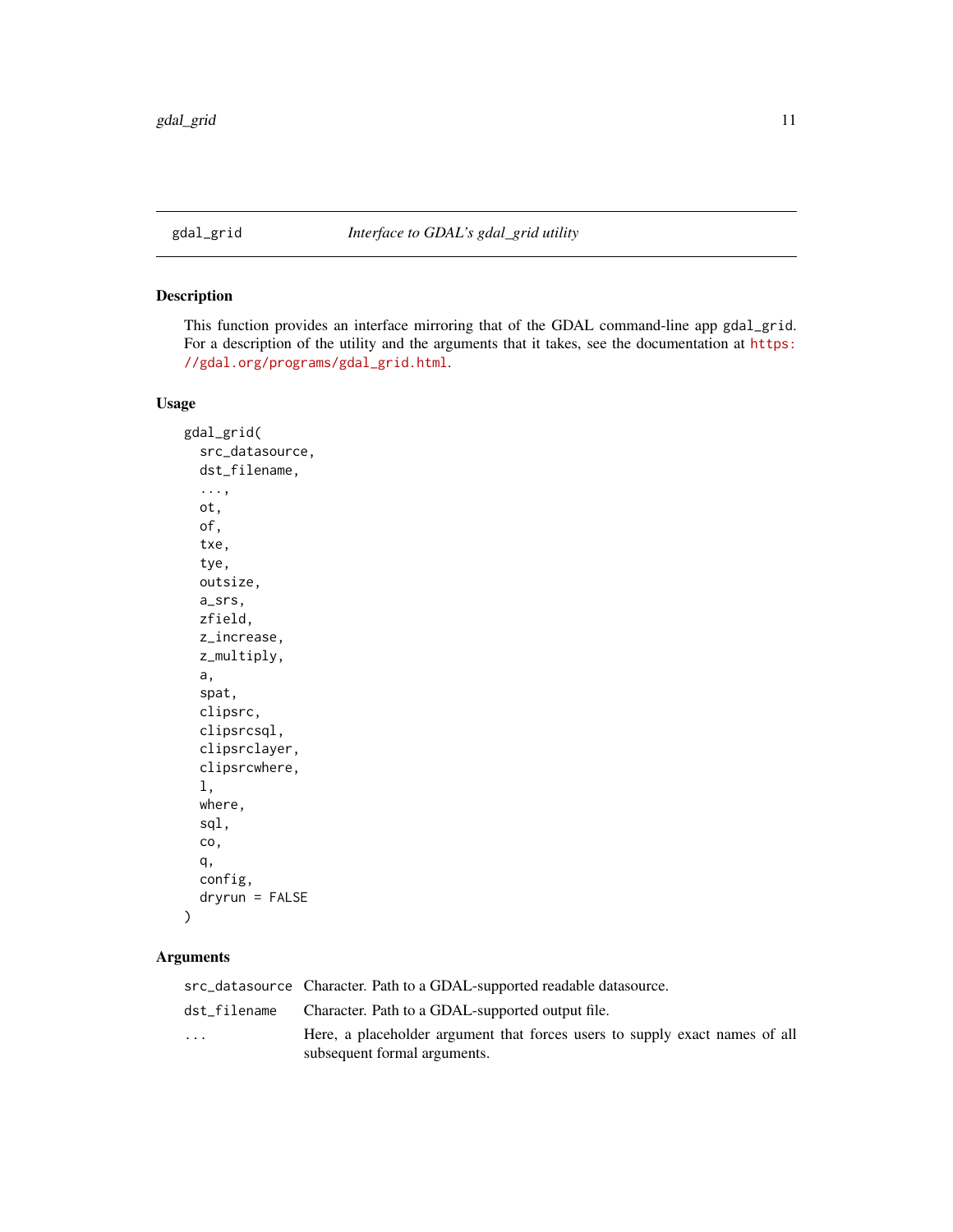| ot, of, txe, tye, outsize, a_srs, zfield, z_increase, z_multiply                                                                                                                           |
|--------------------------------------------------------------------------------------------------------------------------------------------------------------------------------------------|
| See the GDAL project's gdal_grid documentation for details.                                                                                                                                |
| a, spat, clipsrc, clipsrcsql, clipsrclayer, clipsrcwhere                                                                                                                                   |
| See the GDAL project's gdal_grid documentation for details.                                                                                                                                |
| l, where, sql, co, q, config                                                                                                                                                               |
| See the GDAL project's gdal_grid documentation for details.                                                                                                                                |
| Logical (default FALSE). If TRUE, instead of executing the requested call to GDAL,<br>dryrun<br>the function will print the command-line call that would produce the equivalent<br>output. |

# Value

None. Called instead for its side effect.

#### Author(s)

Joshua O'Brien

```
## Set up file paths
td \leftarrow tempdir()dem_file <- file.path(td, "dem.csv")
vrt_header_file <- file.path(td, "tmp.vrt")
out_raster <- file.path(td, "tmp.tiff")
## Create file of points with x-, y-, and z-coordinates
pts <-
    data.frame(Easting = c(86943.4, 87124.3, 86962.4, 87077.6),
               Northing = c(891957, 892075, 892321, 891995),
               Elevation = c(139.13, 135.01, 182.04, 135.01))
write.csv(pts, file = dem_file, row.names = FALSE)
## Prepare a matching VRT file
vrt_header <- c(
'<OGRVRTDataSource>',
' <OGRVRTLayer name="dem">',
paste0(' <SrcDataSource>',dem_file,'</SrcDataSource>'),
      <GeometryType>wkbPoint</GeometryType>',
    <GeometryField encoding="PointFromColumns" x="Easting" y="Northing" z="Elevation"/>',
' </OGRVRTLayer>',
'</OGRVRTDataSource>'
)
cat(vrt_{\text{header}}, \text{file} = vrt_{\text{header}} \text{file}, \text{sep} = \text{"\n"})## Test it out
gdal_grid(src_datasource = vrt_header_file,
          dst_filename = out_raster,
          a = "invdist:power=2.0:smoothing=1.0",txe = c(85000, 89000), tye = c(894000, 890000),
```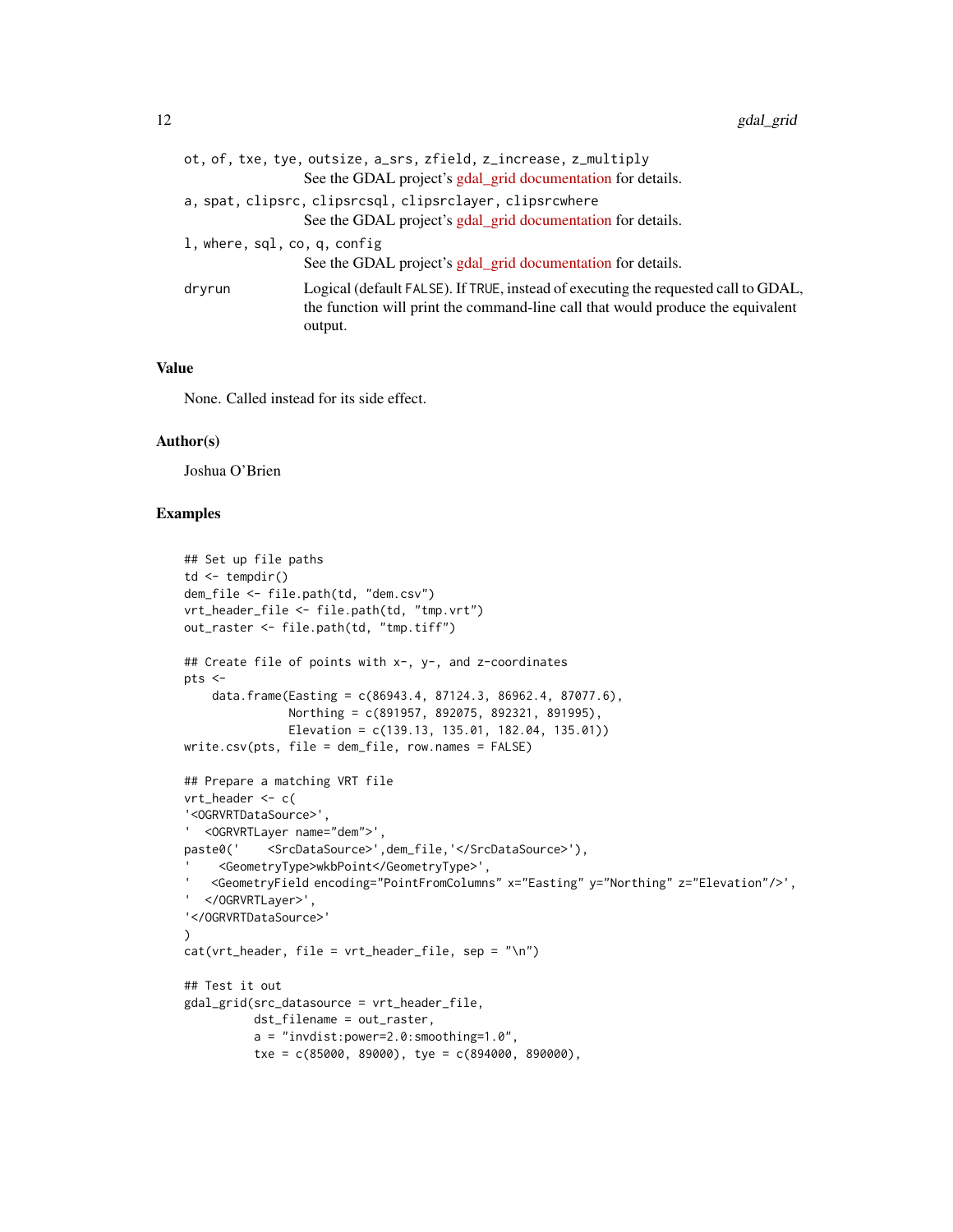# <span id="page-12-0"></span>gdal\_rasterize 13

```
outsize = c(400, 400),of = "GTiff", ot = "Float64", l = "dem")## Check that it works
if(require(raster)) {
   plot(raster(out_raster))
    text(Northing \sim Easting, data = pts,
         labels = seq_length(nrow(pts)), cex = 0.7)}
```
<span id="page-12-1"></span>gdal\_rasterize *Interface to GDAL's gdal\_rasterize utility*

# Description

This function provides an interface mirroring that of the GDAL command-line app gdal\_rasterize. For a description of the utility and the arguments that it takes, see the documentation at [https:](https://gdal.org/programs/gdal_rasterize.html) [//gdal.org/programs/gdal\\_rasterize.html](https://gdal.org/programs/gdal_rasterize.html).

```
gdal_rasterize(
  src_datasource,
  dst_filename,
  ...,
 b,
  i,
  at,
  burn,
  a,
  threeD,
  l,
  where,
  sql,
  dialect,
  of,
  a_srs,
  co,
  a_nodata,
  init,
  te,
  tr,
  tap,
  ts,
  ot,
  q,
  dryrun = FALSE
)
```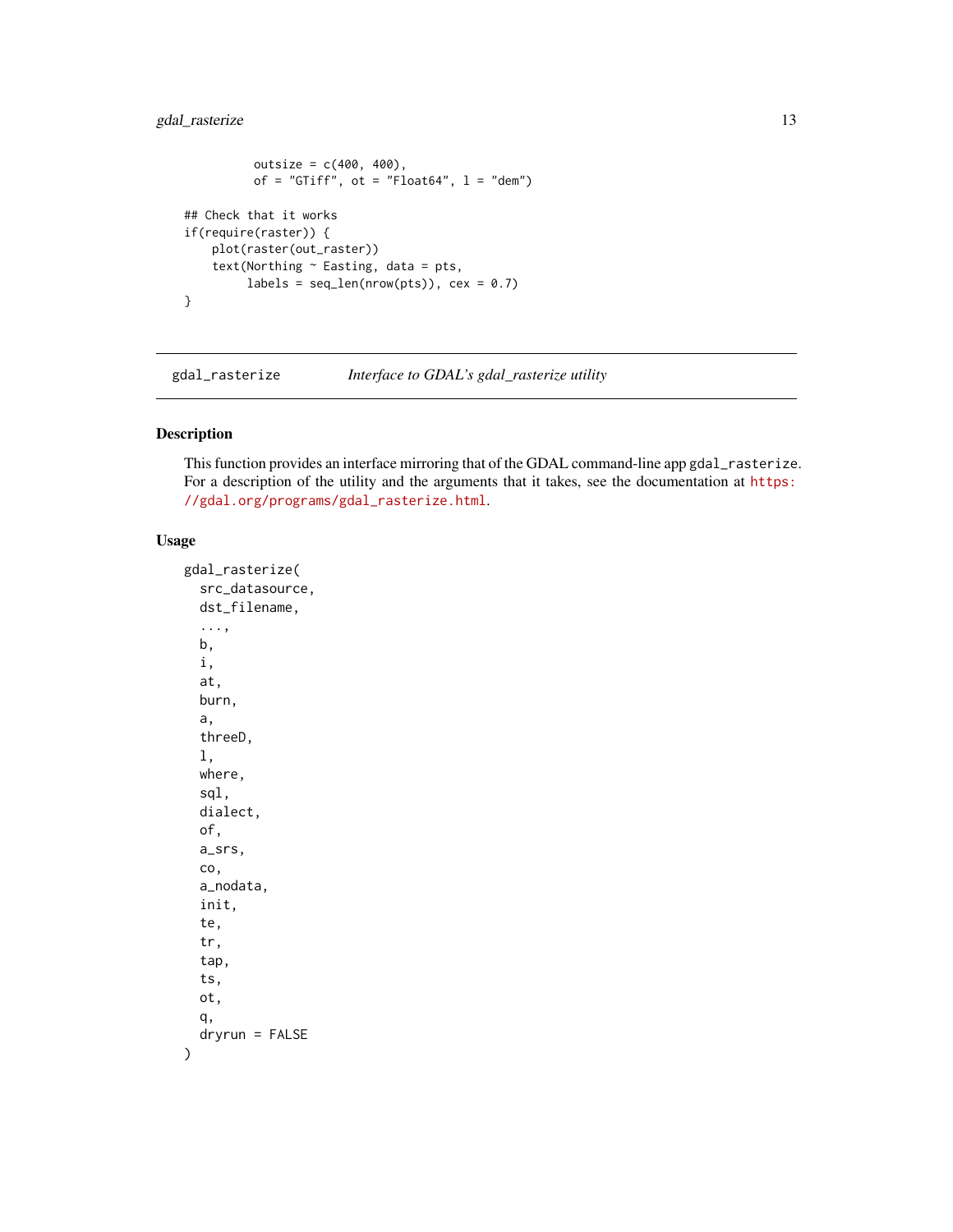#### Arguments

|              | src_datasource Character. Path to a GDAL-supported readable datasource.                                                                                                          |
|--------------|----------------------------------------------------------------------------------------------------------------------------------------------------------------------------------|
| dst_filename | Character. Path to a GDAL-supported output file.                                                                                                                                 |
| $\ddots$     | Here, a placeholder argument that forces users to supply exact names of all<br>subsequent formal arguments.                                                                      |
|              | b, i, at, burn, a, threeD, l, where, sql, dialect, of<br>See the GDAL project's gdal_rasterize documentation for details.                                                        |
|              | a_srs, co, a_nodata, init, te, tr, tap, ts, ot, q<br>See the GDAL project's gdal_rasterize documentation for details.                                                            |
| dryrun       | Logical (default FALSE). If TRUE, instead of executing the requested call to GDAL,<br>the function will print the command-line call that would produce the equivalent<br>output. |

#### Value

None. Called instead for its side effect.

# Author(s)

Joshua O'Brien

```
if(require(raster)) {
    ## Prepare file paths of example shapefile and template raster file
   vect_file <- system.file("external/lux.shp", package = "raster")
    td \leftarrow tempdir()rast_file <- file.path(td, "lux_rast.tif")
   ## Construct and save an appropriately sized 'empty' raster
   SPDF <- shapefile(vect_file)
   lonlatratio <- 1 / cospi(mean(coordinates(SPDF)[,2]) / 180)
   rr <- raster(extent(SPDF),
                 resolution = c(lonlatratio * 0.01, 0.01),
                 crs = crs(SPDF))
    ## Note: this next line warns that raster is empty
   writeRaster(rr, filename = rast_file, overwrite = TRUE)
    ## Rasterize polygon using empty raster and check that it worked
   gdal_rasterize(vect_file, rast_file, a = "ID_2")
   plot(raster(rast_file))
}
```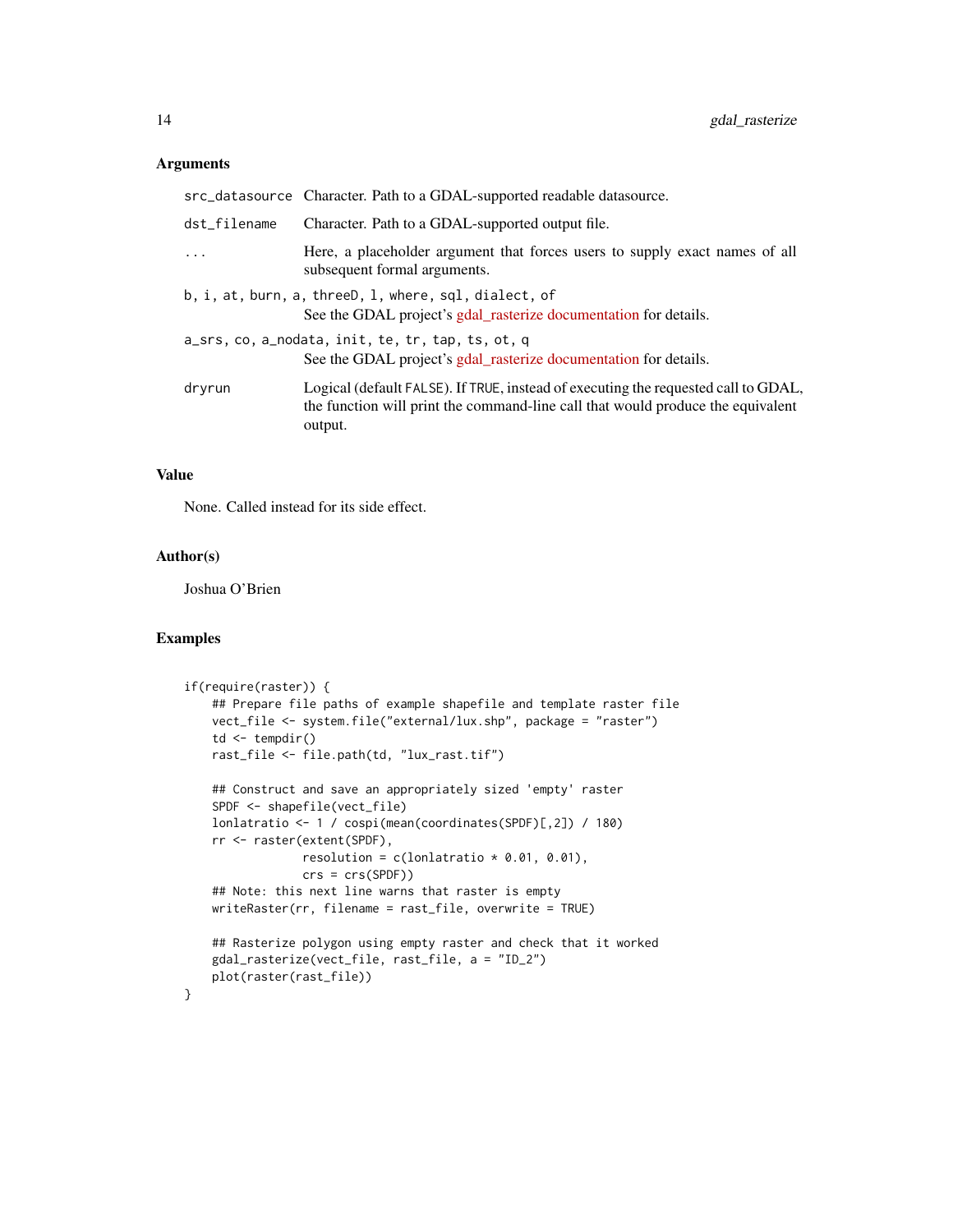<span id="page-14-0"></span>

# Description

This function provides an interface mirroring that of the GDAL command-line app gdal\_translate. For a description of the utility and the arguments that it takes, see the documentation at [https:](https://gdal.org/programs/gdal_translate.html) [//gdal.org/programs/gdal\\_translate.html](https://gdal.org/programs/gdal_translate.html).

```
gdal_translate(
  src_dataset,
  dst_dataset,
  ...,
  ot,
  strict,
  of,
  b,
 mask,
  expand,
  outsize,
  tr,
  r,
  scale,
  exponent,
  unscale,
  srcwin,
  projwin,
  projwin_srs,
  srs,
  epo,
  eco,
  a_srs,
  a_ullr,
  a_nodata,
  mo,
  co,
  gcp,
  q,
  sds,
  stats,
  norat,
  oo,
  sd_index,
  config,
  dryrun = FALSE
```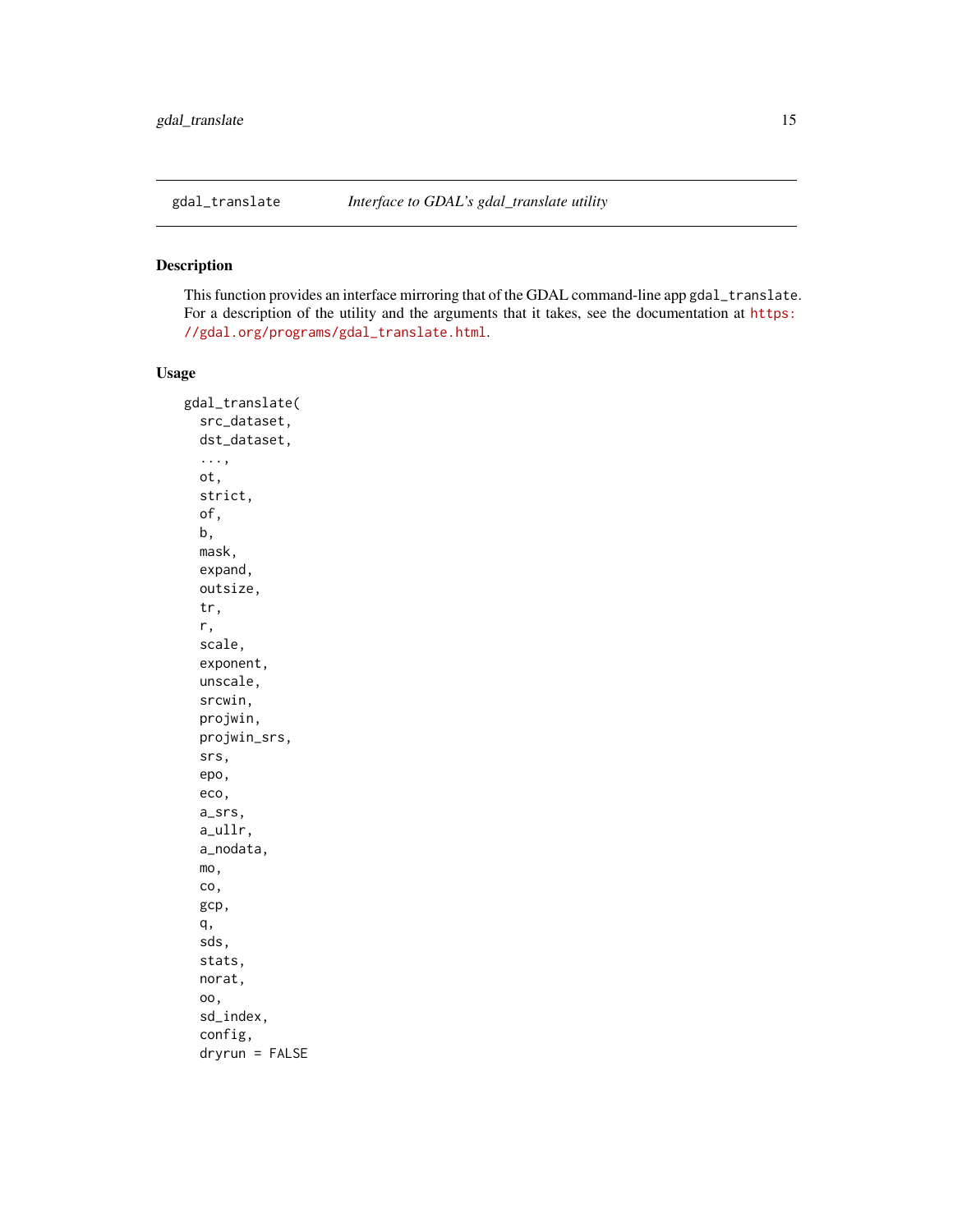# Arguments

 $\mathcal{L}$ 

| src_dataset          | Character. Path to a GDAL-supported readable datasource.                                                                                                                         |
|----------------------|----------------------------------------------------------------------------------------------------------------------------------------------------------------------------------|
| dst_dataset          | Character. Path to a GDAL-supported output file.                                                                                                                                 |
|                      | Here, a placeholder argument that forces users to supply exact names of all<br>subsequent formal arguments.                                                                      |
|                      | ot, strict, of, b, mask, expand, outsize, tr, r, scale, exponent                                                                                                                 |
|                      | See the GDAL project's gdal_translate documentation for details.                                                                                                                 |
|                      | unscale, srcwin, projwin, projwin_srs, srs, epo, eco                                                                                                                             |
|                      | See the GDAL project's gdal_translate documentation for details.                                                                                                                 |
|                      | a_srs, a_ullr, a_nodata, mo, co, gcp, q, sds, stats, norat                                                                                                                       |
|                      | See the GDAL project's gdal_translate documentation for details.                                                                                                                 |
| oo, sd_index, config |                                                                                                                                                                                  |
|                      | See the GDAL project's gdal_translate documentation for details.                                                                                                                 |
| dryrun               | Logical (default FALSE). If TRUE, instead of executing the requested call to GDAL,<br>the function will print the command-line call that would produce the equivalent<br>output. |

# Value

None. Called instead for its side effect.

# Author(s)

Joshua O'Brien

```
## Prepare file paths
td \leftarrow tempdir()in_raster <- file.path(td, "europe.tif")
out_raster <- file.path(td, "europe_small.tif")
file.copy(system.file("extdata/europe.tif", package = "gdalUtilities"),
          to = td)## Shrink a tiff by 50% in both x and y dimensions
gdal_translate(in_raster, out_raster, outsize = c("50%","50%"))
## Check that it worked
if(require(rasterVis)) {
   r1 <- raster(in_raster)
   r1[i s, na(r1)] < -0r1 \leftarrow as.factor(r1)rat <- levels(r1)[[1]]
   rat[["landcover"]] <- c("water", "land")
   levels(r1) <- rat
```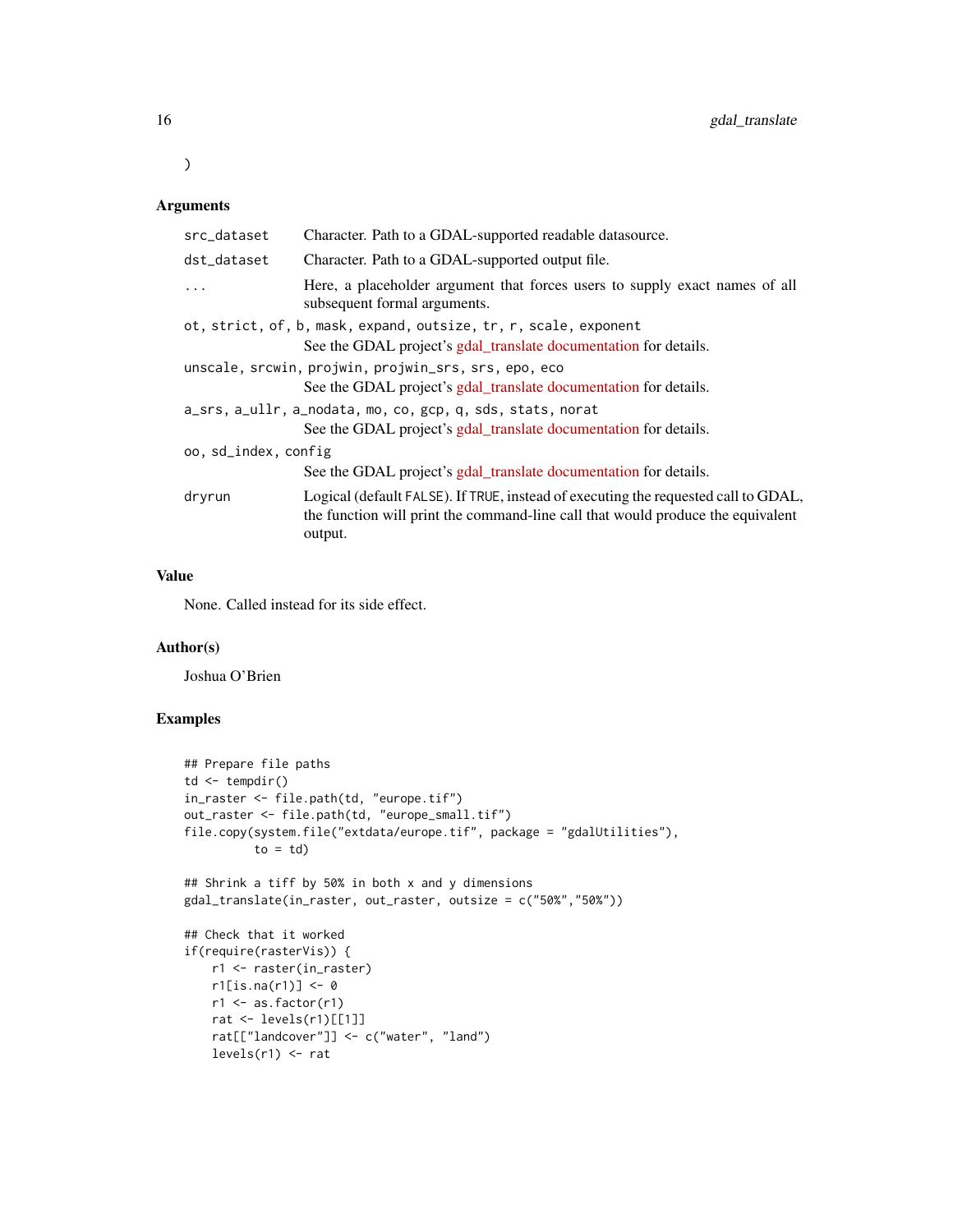#### <span id="page-16-0"></span>gRasterize  $17$

```
p1 <- levelplot(r1, margin = FALSE, colorkey = FALSE,
                col.regions = c("lightblue", "brown"))
r2 <- raster(out_raster)
r2[is.na(r2)] < -0r2 <- as.factor(r2)
rat <- levels(r2)[[1]]
rat[["landcover"]] <- c("water", "land")
levels(r2) <- rat
p2 <- levelplot(r2, margin = FALSE, colorkey = FALSE,
                col.regions = c("lightblue", "brown"))
plot(p1, split = c(1, 1, 2, 1))plot(p2, split = c(2, 1, 2, 1), newpage = FALSE)
```
gRasterize *Fast rasterize for Spatial objects*

#### Description

}

Rasterize Spatial\* objects using gdal\_rasterize.

#### Usage

```
gRasterize(SPDF, r, field, filename = "")
```
#### Arguments

| <b>SPDF</b> | A Spatial * object to be rasterized.                                                                                                                                                              |
|-------------|---------------------------------------------------------------------------------------------------------------------------------------------------------------------------------------------------|
| r           | A Raster * object to be used as the rasterization template.                                                                                                                                       |
| field       | Character. The name of the numeric column in data, frame () that will be writ-<br>ten to the output Raster* object.                                                                               |
| filename    | Character. Output filename (optional). If none is supplied, the resulting raster<br>will be stored in Memory (unless it is too large, as determined by a call to can Process In Memory $(y, 3)$ ) |

#### Details

For a 1000-by-1000 raster, gRasterize is more than 6 times faster than raster::rasterize. For a 2000-by-2000 raster, it is almost 12 times faster (6 seconds vs. 70 seconds on my Windows laptop).

I've modeled gRasterize arguments and behavior on that of [rasterize](#page-0-0). Likerasterize,it takes a filename= argument which defaults to "" in which case (unless it's determined internally that !canProcessInMemory(rstr,3)) the returned raster is 'inMemory'. Otherwise, if the raster is too large or if a filename is supplied, it's returned fromDisk.

Internally, [gdal\\_rasterize](#page-12-1) by default writes to a file, and only optionally returns an R Raster object (when its output\_Raster = TRUE); to get the raster 'inMemory', I use [readAll](#page-0-0) (after a check that it's really OK, memory-wise to do so).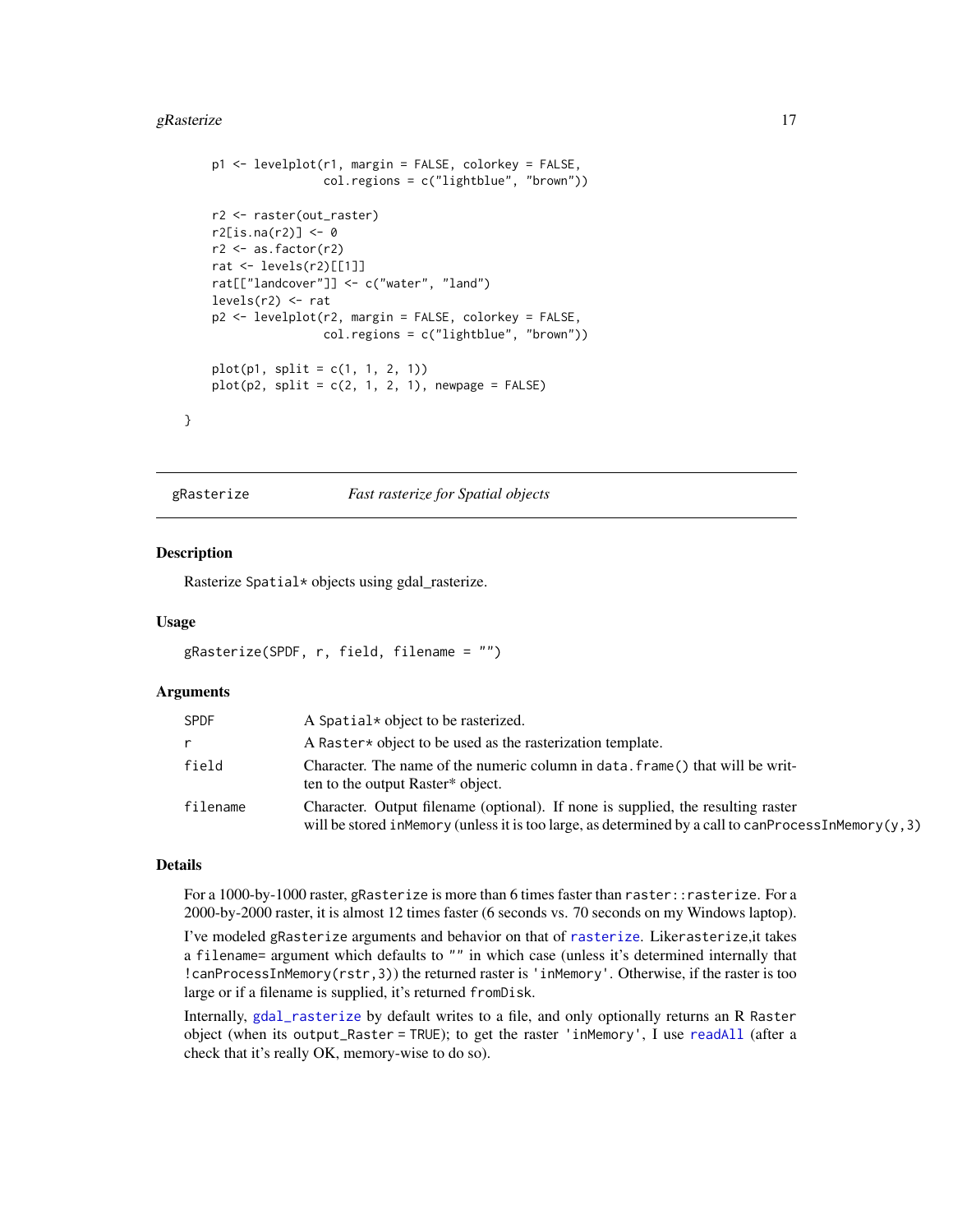#### <span id="page-17-0"></span>Value

A RasterLayer object containing a rasterized version of SPDF.

#### Author(s)

Joshua O'Brien

# Examples

```
SPDF <- shapefile(system.file("external/lux.shp", package="raster"))
## rr <- raster(extent(SPDF), ncol=100, nrow=100, crs=proj4string(SPDF))
llratio <- 1/cos(pi*mean(coordinates(SPDF)[,2])/180)
rr <- raster(extent(SPDF),
             resolution=c(llratio*0.01, 0.01),
             crs=proj4string(SPDF))
## An example using an integer-valued field
rInt <- gRasterize(SPDF, rr, field = "ID_2")
plot(rInt, col = RColorBrewer::brewer.pal(name = "Paired", 12))
plot(SPDF, lwd = 3, border = "grey30", add = TRUE)## An example using a character-valued field
rFac <- gRasterize(SPDF, rr, field = "NAME_2")
rasterVis::levelplot(rFac)
```
nearblack *Interface to GDAL's nearblack utility*

#### Description

This function provides an interface mirroring that of the GDAL command-line app nearblack. For a description of the utility and the arguments that it takes, see the documentation at [https:](https://gdal.org/programs/nearblack.html) [//gdal.org/programs/nearblack.html](https://gdal.org/programs/nearblack.html).

```
nearblack(
  infile,
  o = infile,
  ...,
  of,
  co,
  white,
  color,
  near,
  nb,
```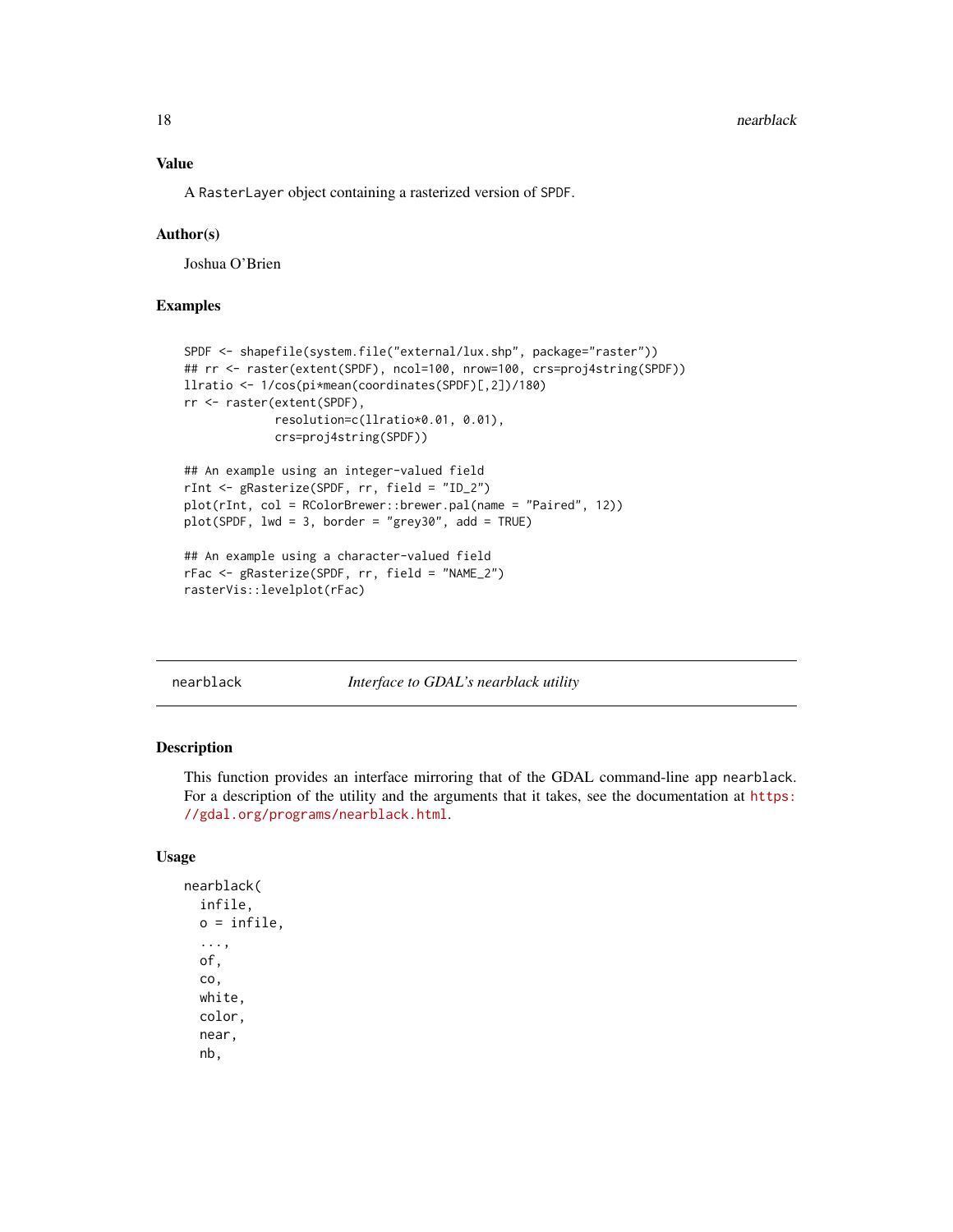#### nearblack the contract of the contract of the contract of the contract of the contract of the contract of the contract of the contract of the contract of the contract of the contract of the contract of the contract of the

```
setalpha,
  setmask,
  q,
  dryrun = FALSE
\mathcal{L}
```
#### Arguments

| infile | Character. Path to a GDAL-supported readable datasource.                                                                                                                                      |
|--------|-----------------------------------------------------------------------------------------------------------------------------------------------------------------------------------------------|
| o      | Optionally, a character string giving the path to a GDAL-supported output file.<br>If not supplied, defaults to code infile =, indicating that the input file should be<br>modified in place. |
| .      | Here, a placeholder argument that forces users to supply exact names of all<br>subsequent formal arguments.                                                                                   |
|        | of, co, white, color, near, nb, setalpha, setmask, q                                                                                                                                          |
|        | See the GDAL project's nearblack documentation for details.                                                                                                                                   |
| dryrun | Logical (default FALSE). If TRUE, instead of executing the requested call to GDAL,<br>the function will print the command-line call that would produce the equivalent<br>output.              |

# Value

Silently returns path to datasetname.

#### Author(s)

Joshua O'Brien

```
td \leftarrow tempdir()a_rast <- file.path(td, "a.tif")
b_rast <- file.path(td, "b.tif")
file.copy(system.file("extdata/tahoe.tif", package = "gdalUtilities"),
          a_rast)
file.copy(system.file("extdata/tahoe.tif", package = "gdalUtilities"),
          b_rast)
nearblack(a_rast, b_rast, of = "GTiff", near = 150)
## Check that it worked
if(require(rasterVis)) {
   r1 <- raster(a_rast)
   p1 <- levelplot(r1, margin = FALSE, colorkey = FALSE)
   r2 <- raster(b_rast)
   p2 <- levelplot(r2, margin = FALSE, colorkey = FALSE)
   plot(p1, split = c(1, 1, 2, 1))
   plot(p2, split = c(2, 1, 2, 1), newpage = FALSE)}
```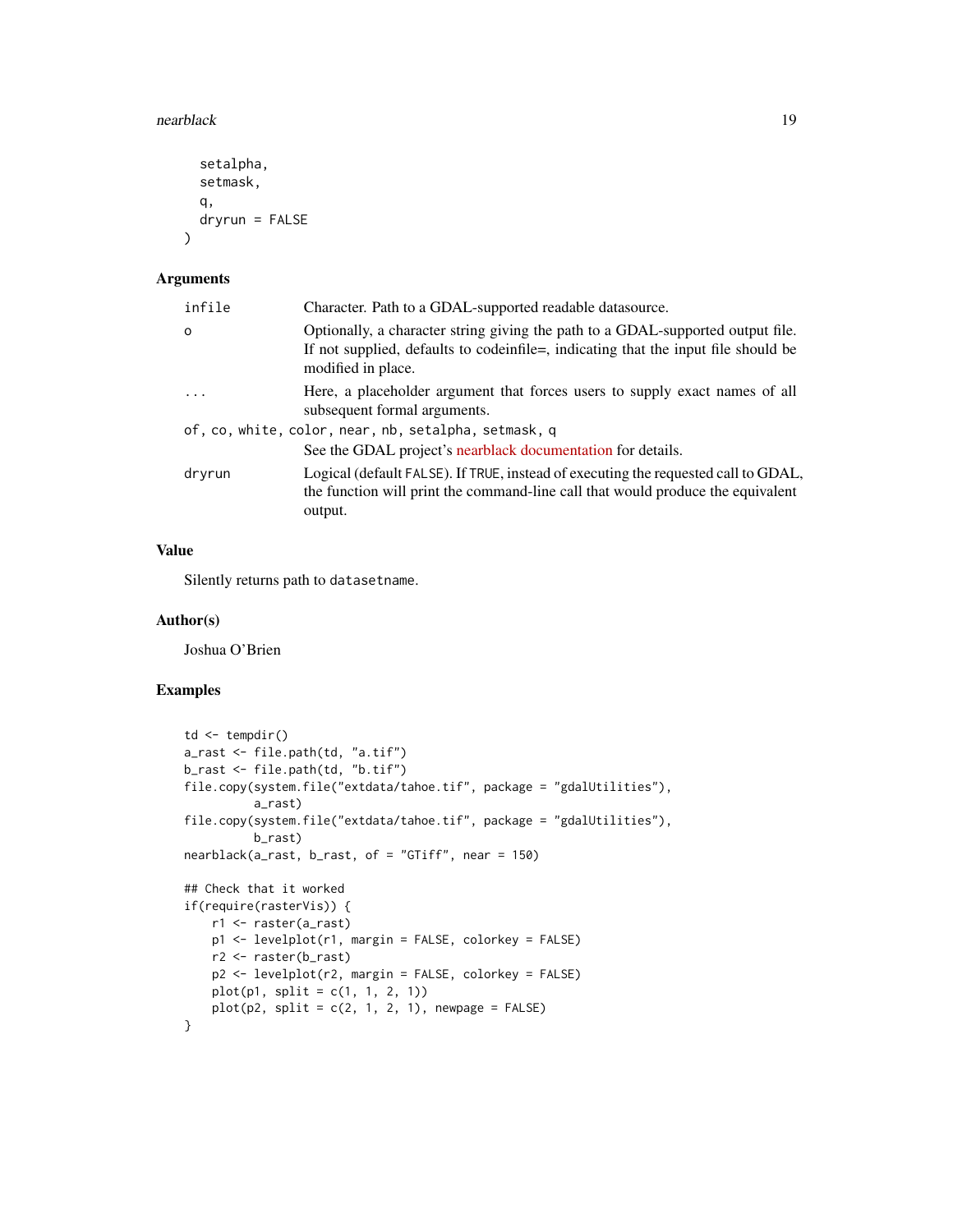## <span id="page-19-0"></span>Description

This function provides an interface mirroring that of the GDAL command-line app ogr2ogr. For a description of the utility and the arguments that it takes, see the documentation at [https://gdal.](https://gdal.org/programs/ogr2ogr.html) [org/programs/ogr2ogr.html](https://gdal.org/programs/ogr2ogr.html).

```
ogr2ogr(
  src_datasource_name,
  dst_datasource_name,
  ...,
  layer,
  f,
  append,
  overwrite,
  update,
  select,
  progress,
  sql,
  dialect,
  where,
  skipfailures,
  spat,
  spat_srs,
  geomfield,
  dsco,
  lco,
  nln,
  nlt,
  dim,
  a_srs,
  t_srs,
  s_srs,
  preserve_fid,
  fid,
  oo,
  doo,
  gt,
  ds_transaction,
  clipsrc,
  clipsrcsql,
  clipsrclayer,
  clipsrcwhere,
```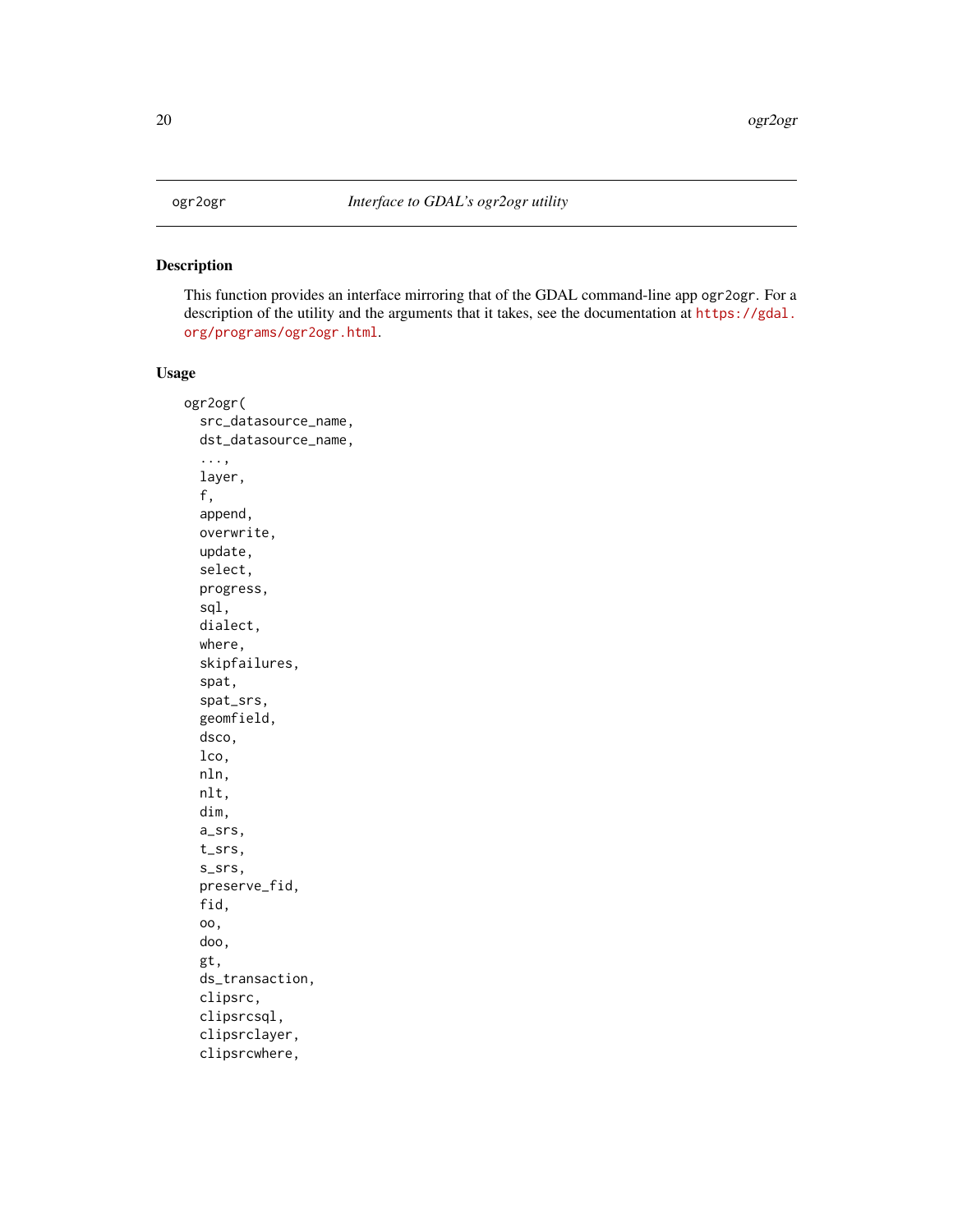ogr2ogr 21

```
clipdst,
clipdstsql,
clipdstlayer,
clipdstwhere,
wrapdateline,
datelineoffset,
simplify,
segmentize,
fieldTypeToString,
mapFieldType,
unsetFieldWidth,
splitlistfields,
maxsubfields,
explodecollections,
zfield,
gcp,
order,
tps,
fieldmap,
addfields,
relaxedFieldNameMatch,
forceNullable,
unsetDefault,
unsetFid,
nomd,
mo,
dryrun = FALSE
```
) Arguments

```
src_datasource_name
                Character. Path to a GDAL-supported readable datasource.
dst_datasource_name
                Character. Path to a GDAL-supported output file.
... Here, a placeholder argument that forces users to supply exact names of all
                 subsequent formal arguments.
layer, f, append, overwrite, update, select, progress, sql, dialect
                See the GDAL project's ogr2ogr documentation for details.
where, skipfailures, spat, spat_srs, geomfield, dsco, lco, nln, nlt
                See ogr2ogr documentation.
dim, a_srs, t_srs, s_srs, preserve_fid, fid, oo, doo, gt
                See the See ogr2ogr documentation.
ds_transaction, clipsrc, clipsrcsql, clipsrclayer, clipsrcwhere
                See ogr2ogr documentation.
clipdst, clipdstsql, clipdstlayer, clipdstwhere, wrapdateline
                See ogr2ogr documentation.
```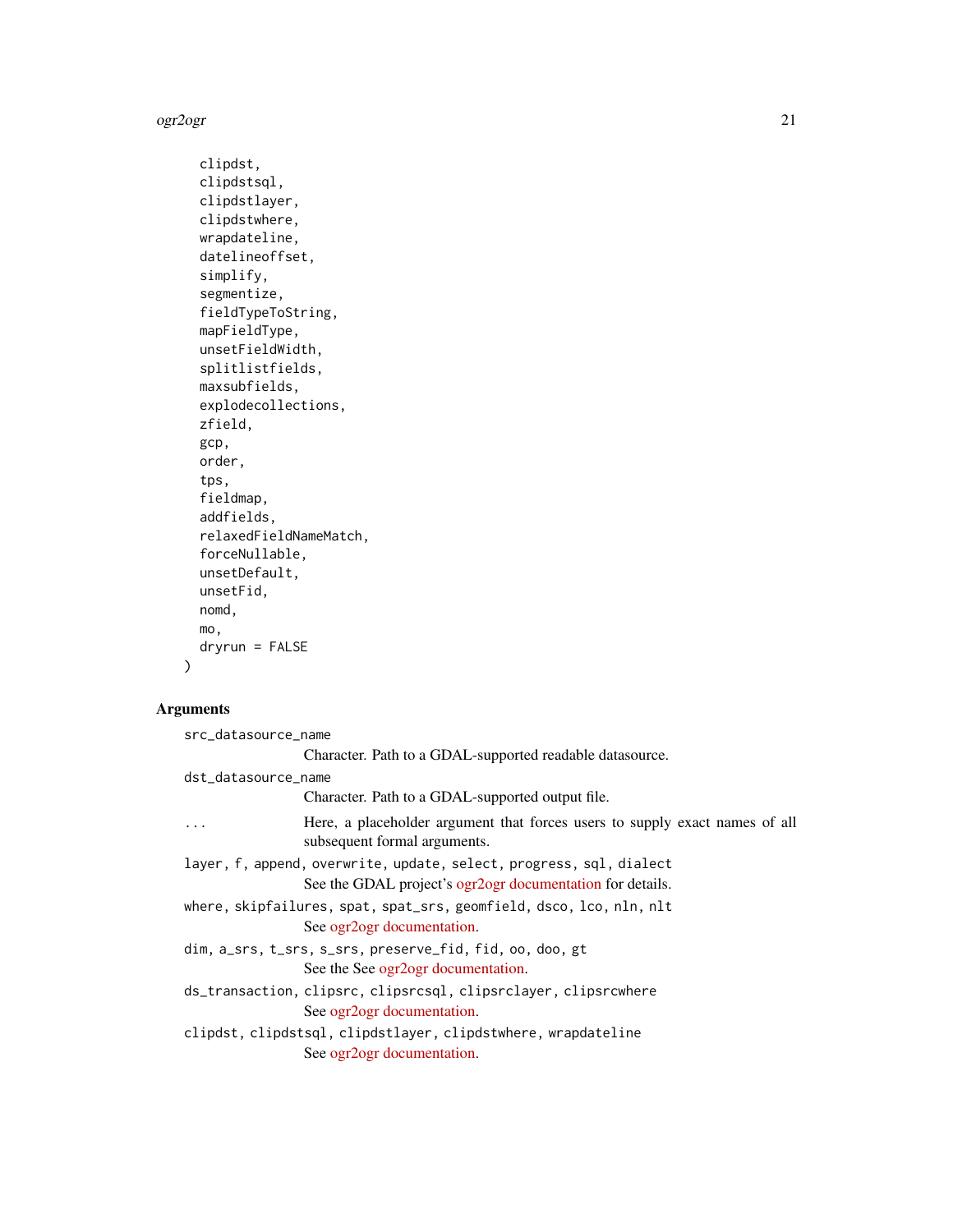22 ogr $2$ ogr $2$ ogr $2$ ogr $2$ ogr $2$ ogr $2$ ogr $2$ ogr $2$ 

|                                                              | datelineoffset, simplify, segmentize, fieldTypeToString                                                                                                                          |  |
|--------------------------------------------------------------|----------------------------------------------------------------------------------------------------------------------------------------------------------------------------------|--|
|                                                              | See See ogr2ogr documentation.                                                                                                                                                   |  |
|                                                              | mapFieldType, unsetFieldWidth, splitlistfields, maxsubfields                                                                                                                     |  |
|                                                              | See ogr2ogr documentation.                                                                                                                                                       |  |
|                                                              | explodecollections, zfield, gcp, order, tps, fieldmap, addfields                                                                                                                 |  |
|                                                              | See ogr2ogr documentation.                                                                                                                                                       |  |
| relaxedFieldNameMatch, forceNullable, unsetDefault, unsetFid |                                                                                                                                                                                  |  |
|                                                              | See ogr2ogr documentation.                                                                                                                                                       |  |
| nomd, mo                                                     | See ogr2ogr documentation.                                                                                                                                                       |  |
| dryrun                                                       | Logical (default FALSE). If TRUE, instead of executing the requested call to GDAL,<br>the function will print the command-line call that would produce the equivalent<br>output. |  |
|                                                              |                                                                                                                                                                                  |  |

# Value

None. Called instead for its side effect.

#### Author(s)

Joshua O'Brien

```
## Prepare file paths
td \leftarrow tempdir()lux <- system.file("external/lux.shp", package = "raster")
lux_merc <- file.path(td, "mercator.shp")
lux_lcc <- file.path(td, "lcc.shp")
## Reproject to 'WGS 84/World Mercator'
## https://en.wikipedia.org/wiki/Mercator_projection
ogr2ogr(lux, lux_merc, t_srs = "EPSG:3395", overwrite = TRUE)
## Reproject to a Canadian 'Lambert conformal conic projection'
## https://en.wikipedia.org/wiki/Lambert_conformal_conic_projection
ogr2ogr(lux, lux_lcc, t_srs = "EPSG:3347", overwrite = TRUE)
if(require(raster)) {
    op \leq par(mfcol = c(1,2))
```

```
plot(shapefile(lux_merc), main = "WGS 84",
        border = "darkgrey", col = gray.colors(12))
   plot(shapefile(lux_lcc), main = "LCC",
        border = "darkgrey", col = gray.colors(12))
   par(op)
}
```